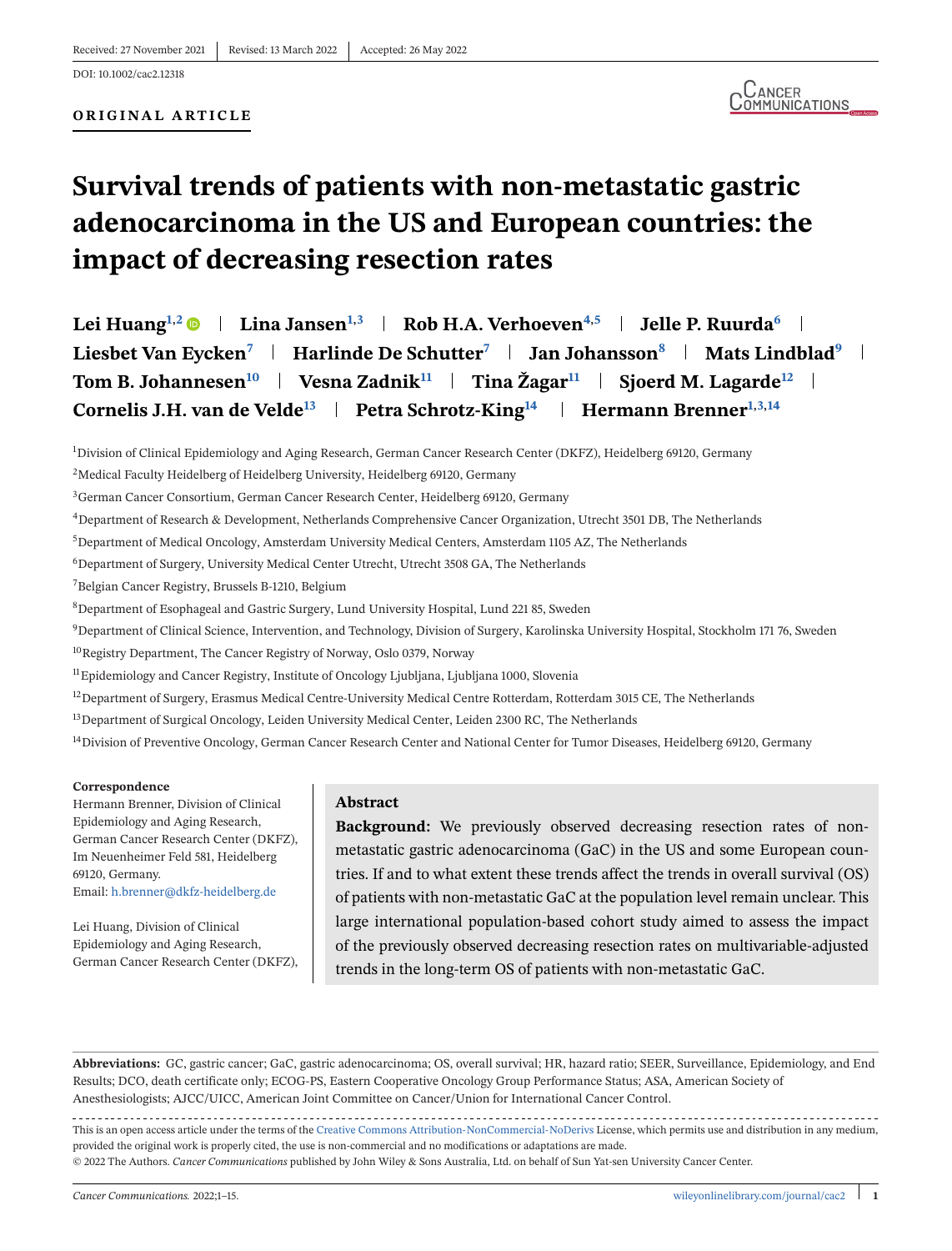# CANCER<br>
MUANG ET AL.

Im Neuenheimer Feld 581, Heidelberg 69120, Germany. Email: [lei.huang@alumni.dkfz.de](mailto:lei.huang@alumni.dkfz.de)

**Funding information** Deutsche Krebshilfe

**Methods:** Individual-level data of patients with non-metastatic GaC were obtained from the national cancer registries of the Netherlands, Belgium, Sweden, Norway, and Slovenia, and the US Surveillance, Epidemiology, and End Results database. We analyzed data for each country separately. Associations between year of diagnosis and OS were assessed using Cox proportional hazards regression model with adjustment for multiple prognostic variables, with and without including resection and chemotherapy as potential explanatory variables.

**Results:** A total of 66,398 non-metastatic GaC patients diagnosed in 2003-2016 were analyzed, with an accumulated follow-up of 172,357 person-years. Without adjustment for resection, OS was improved only slightly in the US [hazard ratio  $(HR)_{per \text{year}} = 0.99$ ;  $HR_{\geq y_s}$ ,  $\langle 2010 = 0.96$ ], and no improvement was observed in the investigated European countries, with OS even worsening in Sweden  $(HR_{\text{per year}} = 1.03; HR_{> \nu s} < 2010 = 1.17)$ . After adjusting for resection, the increasing OS trend became stronger in the US ( $HR_{per \text{year}} = 0.98$ ;  $HR_{> \text{vx}} \leq 2010 = 0.88$ ), and the temporal trend became insignificant in Sweden. In Slovenia ( $HR<sub>per</sub>$ <sub>vear</sub>  $= 0.99$ ; HR<sub> $\geq$  *vs.* <2010 = 0.92) and Norway (HR<sub>per year</sub> = 0.97; HR<sub> $\geq$ </sub> *vs.* <2010 =</sub> 0.86), improved OS over time emerged after resection adjustment. Improved OS in patients undergoing resection was observed in the US, the Netherlands, and Norway. Adjustment for chemotherapy did not alter the observed associations. Stratified analyses by tumor location showed mostly similar results with the findings in all patients with non-metastatic GaCs regarding the associations between year of diagnosis and survival.

**Conclusions:** OS of patients with non-metastatic GaC mostly did not improve in selected European countries and was even worsened in Sweden, while it was slightly increased in the US in the early 21<sup>st</sup> century. Progress in OS of patients with non-metastatic GaC seems to have been impeded to a large extent by decreasing rates of resection.

#### **KEYWORDS**

gastric adenocarcinoma, resection rate, adjusted overall survival, temporal trend, prognostic factors, international population-based cohort study

# **1 BACKGROUND**

Gastric cancer (GC), the majority of which is gastric adenocarcinoma (GaC), remains a significant global cancer burden. Worldwide, there is an estimate of ∼1,100,000 new GC cases and ∼800,000 GC-associated deaths in 2020, ranking GC as the  $5<sup>th</sup>$  most often diagnosed malignancy and the  $4<sup>th</sup>$  leading cause of cancer-associated death [\[1\]](#page-13-0).

Resection is the only curative management for earlystage non-metastatic GaC. Also, it is the most important type of treatment for cure in non-early non-metastatic GaC, which should be managed by multi-modal therapy.

Non-metastatic GaC accounts for approximately 56%-70% of all patients with GaC  $[2-6]$ . In our previous study [\[2\]](#page-13-0), based on cancer registry data from the US and six European countries, we observed significantly decreasing age-standardized rates of resection for non-metastatic GaC over calendar years in all of these countries (by 4%-24%). After adjustment for multiple variables, the rates of resection for non-metastatic GaC remained decreasing with prevalence ratio of 0.97-0.995 per year, and the decreasing trends were consistently observed in various subgroups. If and to what extent these trends affect the trends in overall survival (OS) of patients with non-metastatic GaC at the population level remain unclear as population-based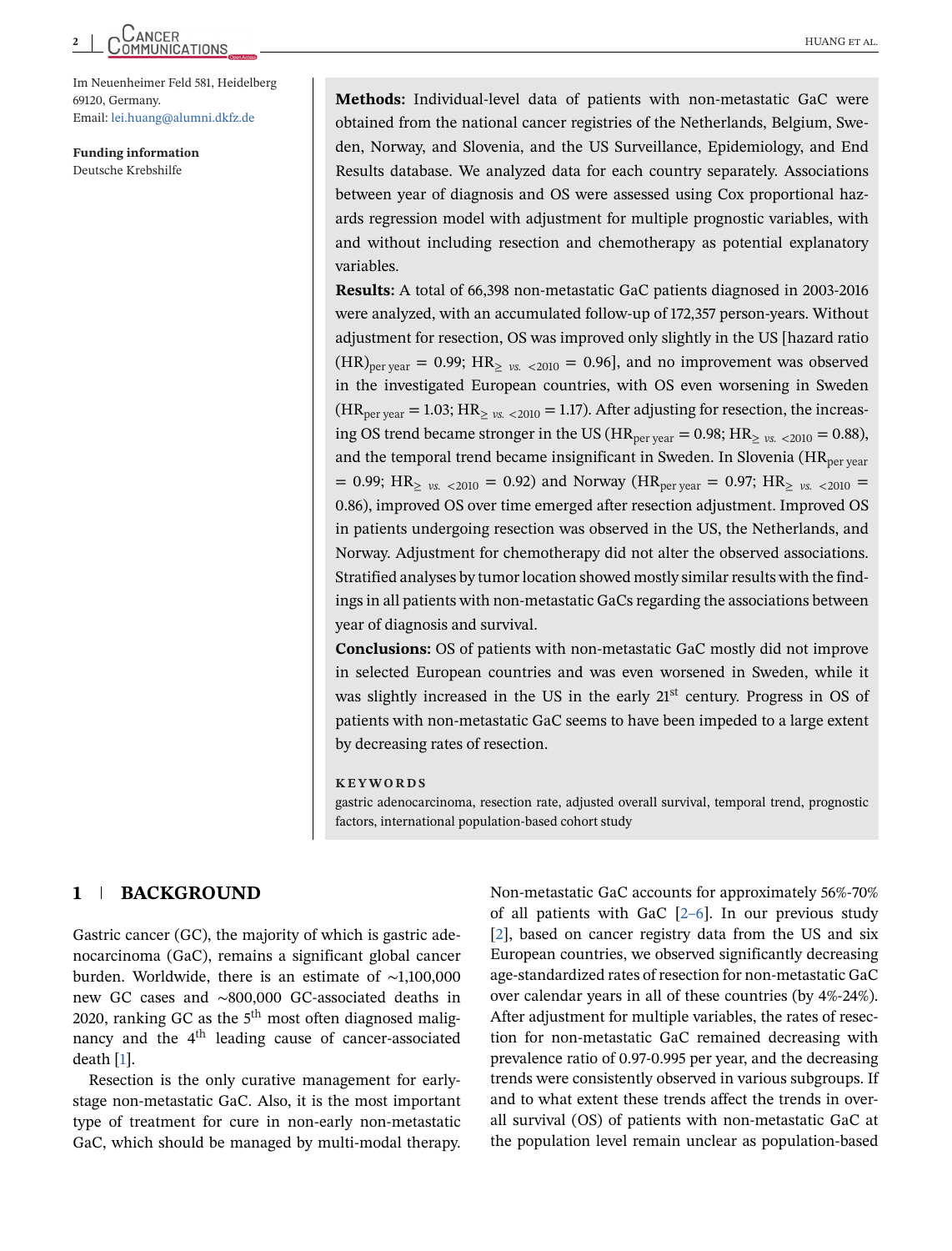cancer survival studies typically did not account for changes in treatment patterns [\[7–9\]](#page-13-0).

OS adjusting for prognostic factors at the population level remains largely unexplored in most Western countries in the early 21st century with various therapeutic advances. Studies on population-based OS trends are mostly available for overall patients without multivariable adjustment for important prognostic factors, including treatment and tumor stage [\[7–9\]](#page-13-0). While crude survival improvement has been reported in GC [\[7–9\]](#page-13-0), the unadjusted trend could have been influenced by treatment application, particularly the decreasing resection rates and increasing non-surgical therapy use [\[2\]](#page-13-0). International analyses of adjusted OS patterns and trends could aid in detecting disparities and potentially improvable areas in clinical practice, and guiding health resource allocation and policymaking.

In this international population-based study using individual-level data from the US and some European countries, we assessed trends in multivariable-adjusted long-term OS of patients with non-metastatic GaC with and without adjustment for resection and chemotherapy.

### **2 PATIENTS AND METHODS**

# **2.1 Patients**

Nationwide population-based registries eligible for this international real-world observational study were extensively searched, and the selection of contacted European registries with reasons for exclusion is listed in Supplementary Table S1. Individual-level data of patients with GC from the national cancer registries of the Netherlands, Belgium, Sweden, Slovenia and Norway, and the Surveillance, Epidemiology, and End Results (SEER)-18 database of the US were included finally (Supplementary Table S2). The participating European countries, located in Western, Central, and Northern Europe, respectively, were those able to contribute eligible high-quality data, especially on TNM stage, treatment, and survival, following a standard uniform data-request sheet to guarantee the robustness of the findings. All variables were consistently and uniformly (re)coded throughout countries. The characteristics of the participating registries were previously described in details, and the data generally had high quality [\[10\]](#page-14-0). The Ethics Committee of the Medical Faculty Heidelberg approved this study.

Coding of morphology and tumor location was in accordance with the International Classification of Diseases for Oncology, 3rd Edition [\(http://codes.iarc.fr/\)](http://codes.iarc.fr/) [\[11\]](#page-14-0). Only patients with primary invasive adenocarcinomas of the stomach (C16) confirmed microscopically without distant

metastases and registered in 2003-2017 were eligible. Cardia and non-cardia cancers were both included. Patients with non-invasive benign/precancerous/in situ tumors, non-gastric tumors affecting the stomach, squamous cell carcinomas, sarcomas/gastrointestinal stromal tumors, carcinoids/neuroendocrine tumors, germ-cell tumors, or lymphomas (Supplementary Table S3) were excluded, as were patients diagnosed based on autopsy or death certificate only (DCO) and those who had unknown follow-up duration or OS status. Individuals were also excluded if they had cancers with distant metastasis, which is considered mostly contraindicative to resection, or if metastasis status was unclear.

The data on patients (year of diagnosis, age, and sex), tumor (microscopic confirmation, location, histology, differentiation grade, and TNM stage), treatment (resection, chemotherapy, and radiotherapy), and follow-up parameters (OS status and time) were retrieved. Non-surgical treatment was under-ascertained with low sensitivity in the US SEER database  $[12]$ ; i.e., the patients who were classified not to have received non-surgical treatment in the SEER database could include some patients who did actually receive such treatment. Neoadjuvant and adjuvant treatment could not be mutually differentiated in the Norwegian registry, and data on adjuvant treatment were not available in the Swedish registry. Data on type of hospital (the Netherlands, Belgium, and Sweden), volume of hospital (the Netherlands and Sweden), Eastern Cooperative Oncology Group (ECOG) Performance Status (PS) score (Sweden and Belgium), American Society of Anesthesiologists (ASA) score (Sweden), comorbidities (the Netherlands and Belgium), previous cancer (the US, the Netherlands, and Belgium), tumor size (the US), resection type (the US, the Netherlands, and Sweden), resection margin (the Netherlands, Sweden, and Slovenia), and harvested node number (the US, the Netherlands, and Sweden) were only available in certain registries.

We defined resection as the removal of the primary tumor regardless of being curative or palliative, of the type, extent, and radicality of excision and lymphadenectomy, and of the approach, method, technique, and procedure of treatment. This definition included endoscopic resection, which was majorly performed for only a few non-metastatic GaCs with invasion within lamina propria/submucosa and without lymph node metastasis, considering its cancer-directed resectional nature.

We derived cancer local invasion and lymph node involvement from the Union for International Cancer Control (UICC)/American Joint Committee on Cancer (AJCC) TNM staging system, and reclassified them into categories that were consistent throughout the study periods during which the  $7<sup>th</sup>$  or  $6<sup>th</sup>$  edition was in effect. Cancer stage was (re)coded according to the  $8<sup>th</sup>$  AJCC TNM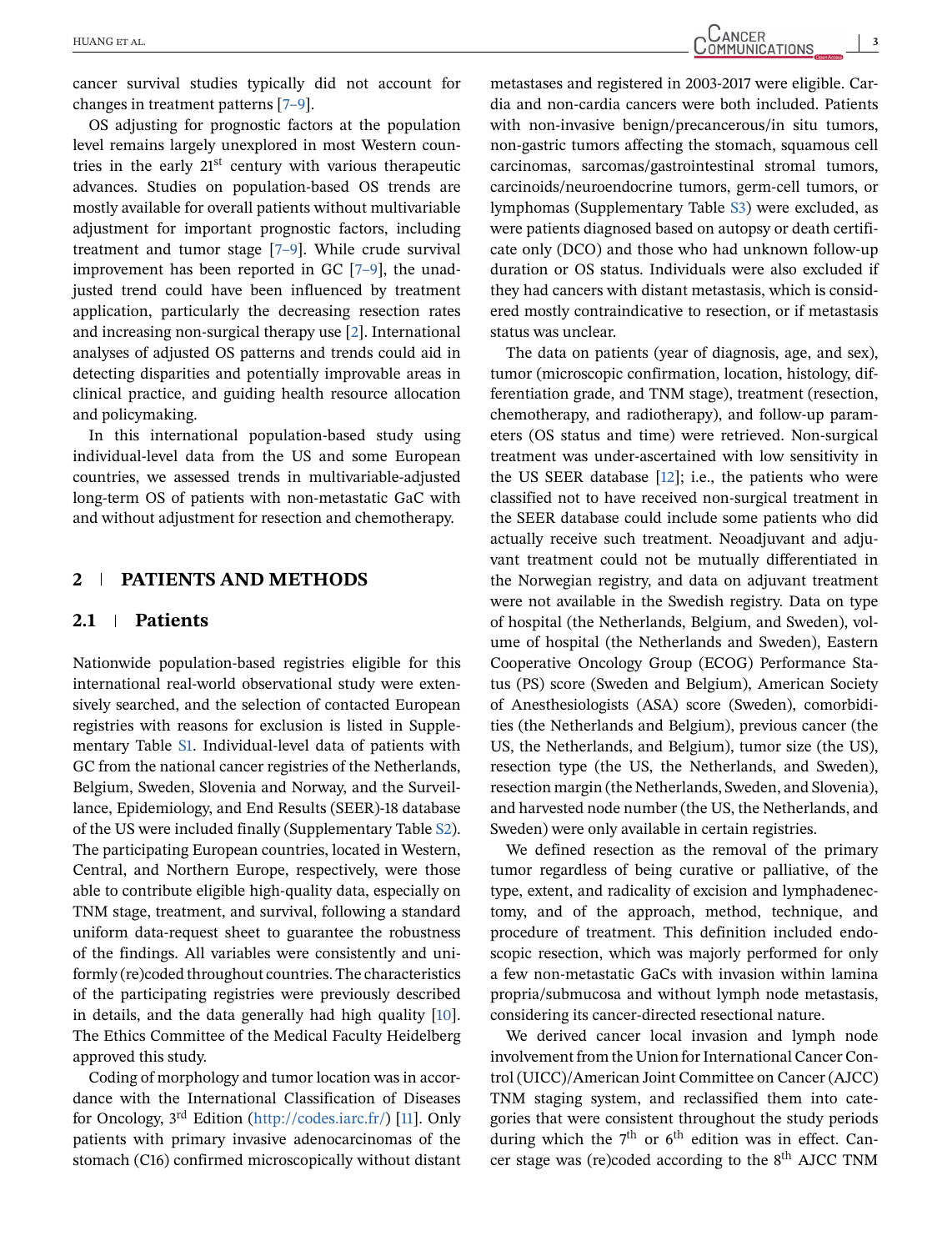edition, which was the same with the  $7<sup>th</sup>$  edition for defining T and N stages in gastric cancer. Mortality follow-up of patients was performed by record linkage with national death registrations and/or population registers.

# **2.2 Statistics**

Given the possible heterogeneities across countries, we analyzed and presented data for each country separately without pooling. OS was defined as the time interval from diagnosis until last follow-up or death of any cause. Unadjusted OS in overall patients with non-metastatic GaCs and patients with resected cancers was computed using the Kaplan-Meier method. We used multivariable Cox proportional hazards regression to quantify the associations of year of diagnosis [alternatively entered as continuous variable or as dichotomous variable  $(\geq v s. \lt 2010)$  with OS, with adjustment for age, sex, tumor location, differentiation, local invasion, and positive lymph node for overall and resected non-metastatic GaCs in main analyses. The year 2010 was used as a cut since nearly half of the patients were diagnosed in 2010 or later across countries (43.6% to 61.2%; Table [1\)](#page-4-0). In a subsequent step, resection was added to the multivariable models to assess if and to what extent the trends in resection rates might explain the observed temporal trends in OS. Changes in perioperative mortality per year in patients with resected non-metastatic GaCs were shown by depicting the temporal trends in multivariable-adjusted 1-month OS rate in all patients with resected non-metastatic GaCs, and further association analyses for patients with resected nonmetastatic GaCs were conditioned to those surviving > 1 month to minimize the influence of possible heterogeneities in surgical quality and perioperative factors. For detailed assessment of temporal trends in OS, year of diagnosis was included as a categorical variable with 2010 as reference in the main multivariable models. We verified the proportional hazards assumption by plotting the logarithm of the negative logarithm of the OS function against the logarithm of OS time for all variables before analyses [\[13\]](#page-14-0). To account for missing data, especially M stage data, whose potential temporal proportion change might affect OS trends during case selection, we performed multiple imputations using the *MICE* package in R software (version, 3.4.1; [http://www.rproject.org\)](http://www.rproject.org) and applied the following variables: year of diagnosis, age, sex, tumor location, morphology, differentiation, T, N, and M stages (based on the 8th AJCC TNM classification for GaC), resection, chemotherapy, radiotherapy, and OS time and status.

In additional analyses, we also added chemotherapy to the multivariable models to assess if and to what extent the temporal trends in OS might be explained by changes in

frequency of such therapy over time. Chemotherapy was included in multivariable modeling either as a static or time-dependent variable, based on the availability and sensitivity of the recording of these variables and of the time intervals between diagnosis/resection and non-surgical management. In further sensitivity analyses, only patients with cancer stage greater than T1N0, which is identically defined in both the six and seventh editions of the TNM staging, or with tumor invading beyond submucosa were included to rule out the application of endoscopic resection. Stratified analyses by tumor location (cardia and non-cardia cancers) were further performed. We evaluated the associations with additional variables (e.g., tumor size, hospital volume and type, ECOG PS and ASA scores, and comorbidity type and number) for overall patients by adding them one by one into the main models additionally adjusting for resection in countries where such data were available. We used the SAS software (version, 9.4; Cary, NC, USA) and defined statistical significance by 2-sided *P* < 0.05.

# **3 RESULTS**

## **3.1 Patient characteristics**

Together, 134,894 patients with GC were initially included (the initial cohort; Supplementary Table S2). Patients with autopsy/DCO-based diagnosis (0.7%), without eligible or microscopically-confirmed pathology (11.4%), with non-invasive tumors (0.9%), without information on distant metastasis status (7.5%), with metastatic cancers (30.2%), and with unknown survival time and/or status  $(<0.1\%)$  were excluded. Finally, 66,398 patients with nonmetastatic GaC were analyzed (the final cohort). In the initial cohort, excluding those without pathologically diagnosed or eligible cancers reduced median OS by only 0-3 months, and excluding those without known metastasis status increased median OS by only 0-3 months (Supplementary Table S4).

Patient characteristics of the final cohort are shown in Table [1.](#page-4-0) The accumulated follow-up time was 172,357 person-years for all patients in the final cohort and 149,902 person-years for patients who underwent resection (the resection cohort).

In the final cohort, 43.6% (Belgium) to 61.2% (Sweden) were diagnosed in 2010 or later. Male proportions were 62.5% (Norway) to 66.1% (Belgium). Mean ages were 69-72 years, and most patients were  $\geq 70$  years [53.7% (the US) to 61.8% (Norway)]. Most cancers were located at the gastric cardia [26.8% (Slovenia) to 54.9% (Belgium)] or antrum/pylorus [31.8% (Belgium) to 46.5% (Slovenia)], poorly-differentiated/undifferentiated [57.2%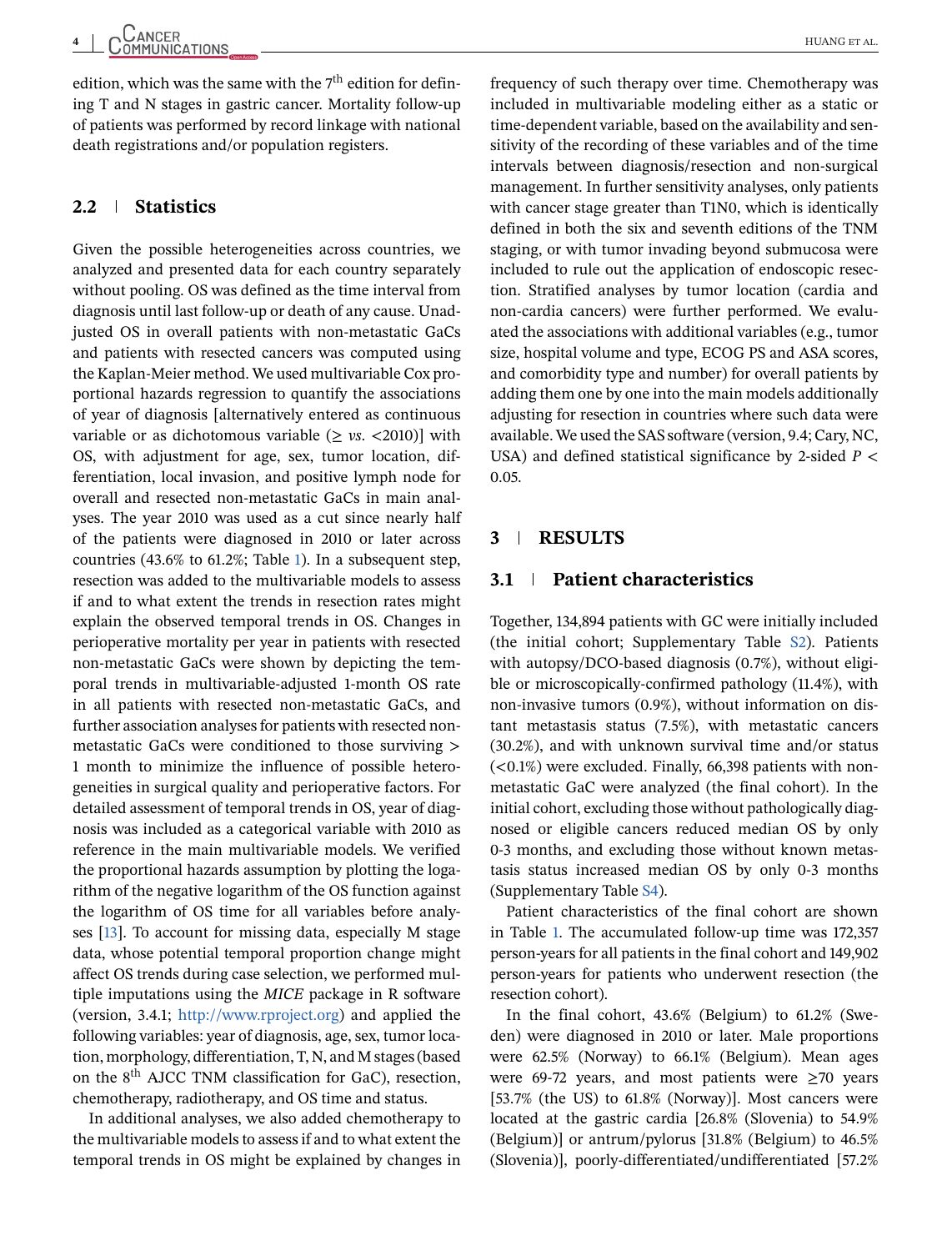<span id="page-4-0"></span>

|                                                    | The US, 2004-2015 |               | Netherlands, 2005-2016 |             | Belgium, 2004-2013 |             | Sweden, 2006-2016 |             | Slovenia, 2003-2015 |             | Norway, 2003-2014 |             |
|----------------------------------------------------|-------------------|---------------|------------------------|-------------|--------------------|-------------|-------------------|-------------|---------------------|-------------|-------------------|-------------|
| Variable                                           | Total             | Resected      | <b>Total</b>           | Resected    | Total              | Resected    | Total             | Resected    | <b>Total</b>        | Resected    | Total             | Resected    |
| Total [cases (%)]                                  | 37,526            | 24,975 (66.6) | 11,309                 | 7267 (64.3) | 6429               | 5072 (78.9) | 4482              | 2500 (55.8) | 3402                | 2532 (74.4) | 3250              | 2054 (63.2) |
| Accumulated follow-up<br>(person-years)            | 90,330            | 77,430        | 29,996                 | 26,701      | 21,387             | 19,195      | 10,766            | 8341        | 12,221              | 11,564      | 7657              | 6671        |
| Diagnosed in 2010/later<br>[cases $(\%)$ ]         | 19,271 (51.4)     | 12,057 (48.3) | 57.3)<br>6482 (        | 3976 (54.7) | 2803 (43.6)        | 2122 (41.8) | 2741 (61.2)       | 1385 (55.4) | 1582 (46.5)         | 1126 (44.5) | 1479 (45.5)       | 805 (39.2)  |
| Male sex [cases (%)]                               | 23,850 (63.6)     | 15,916 (63.7) | (64.3)<br>7269 (       | 4779 (65.8) | 4248 (66.1)        | 3403 (67.1) | 2819 (62.9)       | 1586 (63.4) | 2163 (63.6)         | 1635 (64.6) | 2030 (62.5)       | 1321 (64.3) |
| Age at diagnosis (year;<br>mean $\pm$ SD)          | $69\pm13$         | $67\pm13$     | N<br>$71 \pm 1$        | $68\pm12$   | $70\pm13$          | $69\pm12$   | $72\pm12$         | $69\pm11$   | $69\pm12$           | $67\pm12$   | $72\pm12$         | $70\pm12$   |
| Age group [cases (%)]                              |                   |               |                        |             |                    |             |                   |             |                     |             |                   |             |
| $< 60$ years                                       | 8596 (22.9)       | 6579 (26.3)   | 1913 (16.9)            | 1586 (21.8) | 1263(19.6)         | 1103 (21.7) | 714 (15.9)        | 506 (20.2)  | 749 (22.0)          | 662 (26.1)  | 518 (15.9)        | 378 (18.4)  |
| 60-69 years                                        | 8791 (23.4)       | 6533 (26.2)   | (23.1)<br>2615(        | 2051 (28.2) | 1382 (21.5)        | 1186 (23.4) | 1043 (23.3)       | 720 (28.8)  | 768 (22.6)          | 634 (25.0)  | 722 (22.2)        | 528 (25.7)  |
| 70-79 years                                        | 10,445(27.8)      | 7255 (29.0)   | 32.5)<br>3678          | 2504 (34.5) | 2109 (32.8)        | 1725(34.0)  | 1394(31.1)        | 831 (33.2)  | 1164 (34.2)         | 891 (35.2)  | 968 (29.8)        | 664 (32.3)  |
| $\geq 80$ years                                    | 9694 (25.8)       | 4608 (18.5)   | 27.4)<br>3103 (        | 1126 (15.5) | 1675 (26.1)        | 1058 (20.9) | 1331 (29.7)       | 443 (17.7)  | 721 (21.2)          | 345 (13.6)  | 1042 (32.1)       | 484 (23.6)  |
| Tumor location [cases $(\%)$ ] <sup>#</sup>        |                   |               |                        |             |                    |             |                   |             |                     |             |                   |             |
| Gastric cardia                                     | 12,471(47.1)      | 7304 (41.7)   | 35.9)<br>3008          | 1739 (31.3) | 1991 (54.9)        | 1499 (53.4) | 1386 (38.5)       | 737 (34.9)  | 546 (26.8)          | 373 (22.6)  | 849 (38.6)        | 477 (32.3)  |
| Gastric fundus/body                                | 4448 (16.8)       | 2989 (17.1)   | 22.4)<br>1875(         | 1281(23.1)  | 482 (13.3)         | 367 (13.1)  | 1017 (28.3)       | 611 (29.0)  | 546 (26.8)          | 486 (29.5)  | 486 (22.1)        | 322 (21.8)  |
| Gastric antrum/pylorus                             | 9574 (36.1)       | 7206(41.2)    | $41.7$<br>3495(        | 2535 (45.6) | II51 (31.8)        | 939 (33.5)  | 194 (33.2)        | 761 (36.1)  | 949 (46.5)          | 790 (47.9)  | 865 (39.3)        | 678(45.9)   |
| Others                                             | 11,033(29.4)      | 7476 (29.9)   | 25.9)<br>2931 (        | 1712 (23.6) | 2805 (43.6)        | 2267 (44.7) | 885 (19.7)        | 391 (15.6)  | 1361 (40.0)         | 883 (34.9)  | 1050 (32.3)       | 577 (28.1)  |
| Differentiation [cases $(\%)$ ]                    |                   |               |                        |             |                    |             |                   |             |                     |             |                   |             |
| Well                                               | 1905(5.8)         | 1480 (6.4)    | (4.1)<br>302(          | 232(4.3)    | 636 (11.6)         | 476 (10.8)  |                   |             | 273 (10.5)          | 228 (10.7)  | 101(4.1)          | 68(4.1)     |
| Moderate                                           | 9634 (29.4)       | 6714 (29.0)   | (28.5)<br>2121(        | 1602(29.7)  | 1714 (31.2)        | 1359 (30.8) |                   |             | 717(27.5)           | 601 (28.1)  | 692 (28.2)        | 491 (29.6)  |
| Poor/undifferentiated                              | 21,276 (64.8)     | 14,924 (64.6) | (67.4)<br>5014(        | 3551 (65.9) | 3143 (57.2)        | 2582 (58.5) |                   |             | 1619 (62.1)         | 1306 (61.2) | 1658 (67.6)       | 1098 (66.3) |
| Unknown                                            | 4711 (12.6)       | 1857 (7.4)    | 34.2)<br>3872(         | 1882 (25.9) | 936 (14.6)         | 655 (12.9)  | 3507 (78.2)       | 1552 (62.1) | 793 (23.3)          | 397 (15.7)  | 799 (24.6)        | 397 (19.3)  |
| T stage [cases $(\%)$ ] <sup>8</sup>               |                   |               |                        |             |                    |             |                   |             |                     |             |                   |             |
| T1 (invasion of lamina<br>propria/submucosa)       | 11,503 (33.6)     | 7049 (28.5)   | 16.7)<br>1563 (        | 1431 (19.9) | 1425 (23.2)        | 1113 (22.2) | 545 (14.8)        | 432 (18.4)  | 536 (19.8)          | 497 (21.1)  | 250 (14.6)        | 195 (15.3)  |
| T2/3 (invasion of muscularis<br>propria/subserosa) | 14,709 (42.9)     | 11,736 (47.5) | 54.6)<br>$\sin($       | 3968 (55.3) | 2863 (46.5)        | 2434 (48.5) | 1949 (53.0)       | 1199 (51.2) | 1330 (49.2)         | 1226 (52.1) | 666 (38.9)        | 538 (42.2)  |
| T4a (invasion of serosa)                           | 5055 (14.8)       | 4368 (17.7)   | 1686 (18.0)            | 1425 (19.8) | (26.0)             | 1319 (26.3) | 803 (21.8)        | 569 (24.3)  | 670(24.8)           | 556 (23.6)  | 582 (34.0)        | 417 (32.7)  |
| T4b (invasion of adjacent structures)              | 2993 (8.7)        | 1560 (6.3)    | 995 (10.6)             | 356(5.0)    | 267(4.3)           | 157(3.1)    | 382 (10.4)        | 144 (6.1)   | 166(6.1)            | 73(3.1)     | 213 (12.4)        | 125(9.8)    |
| Unknown                                            | 3266 (8.7)        | 262 (1.0)     | 1954 (17.3)            | 87(1.2)     | 276(4.3)           | 49 (1.0)    | 803 (17.9)        | 156 (6.2)   | 700 (20.6)          | 180 (7.1)   | L539(47.4)        | 779 (37.9)  |
|                                                    |                   |               |                        |             |                    |             |                   |             |                     |             |                   | (Continues) |

**5**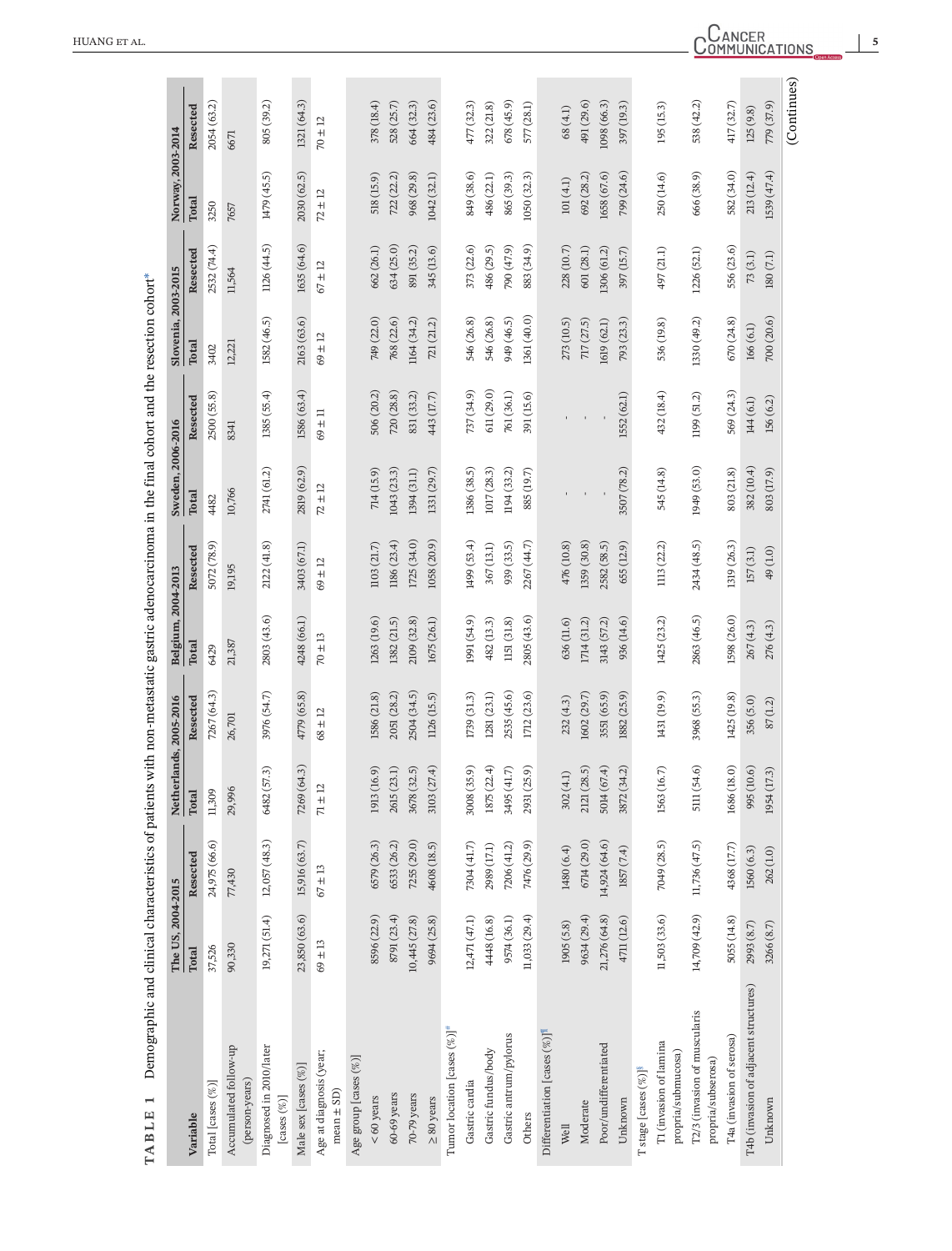<span id="page-5-0"></span>

| (Continued)<br>TABLE 1                                                                                                                                                                                                                                                                                                                                                                                                                                                                                                                                                                                                                                                                                                                                                                                                                                                                                                                                                                                                                                                                                                                                                                                                                                                                                                                                                                                                                                                                                                                                                                                                                                                                                                                                                                                                 |                   |                                          |                        |                                                                                                                                                   |                          |                |                                          |             |                          |                                |                          |                        |
|------------------------------------------------------------------------------------------------------------------------------------------------------------------------------------------------------------------------------------------------------------------------------------------------------------------------------------------------------------------------------------------------------------------------------------------------------------------------------------------------------------------------------------------------------------------------------------------------------------------------------------------------------------------------------------------------------------------------------------------------------------------------------------------------------------------------------------------------------------------------------------------------------------------------------------------------------------------------------------------------------------------------------------------------------------------------------------------------------------------------------------------------------------------------------------------------------------------------------------------------------------------------------------------------------------------------------------------------------------------------------------------------------------------------------------------------------------------------------------------------------------------------------------------------------------------------------------------------------------------------------------------------------------------------------------------------------------------------------------------------------------------------------------------------------------------------|-------------------|------------------------------------------|------------------------|---------------------------------------------------------------------------------------------------------------------------------------------------|--------------------------|----------------|------------------------------------------|-------------|--------------------------|--------------------------------|--------------------------|------------------------|
|                                                                                                                                                                                                                                                                                                                                                                                                                                                                                                                                                                                                                                                                                                                                                                                                                                                                                                                                                                                                                                                                                                                                                                                                                                                                                                                                                                                                                                                                                                                                                                                                                                                                                                                                                                                                                        | The US, 2004-2015 |                                          | Netherlands, 2005-2016 |                                                                                                                                                   | Belgium, 2004-2013       |                | Sweden, 2006-2016                        |             | Slovenia, 2003-2015      |                                | Norway, 2003-2014        |                        |
| Variable                                                                                                                                                                                                                                                                                                                                                                                                                                                                                                                                                                                                                                                                                                                                                                                                                                                                                                                                                                                                                                                                                                                                                                                                                                                                                                                                                                                                                                                                                                                                                                                                                                                                                                                                                                                                               | Total             | Resected                                 | Total                  | Resected                                                                                                                                          | Total                    | Resected       | Total                                    | Resected    | Total                    | Resected                       | Total                    | Resected               |
| N stage [cases (%)] <sup>†</sup>                                                                                                                                                                                                                                                                                                                                                                                                                                                                                                                                                                                                                                                                                                                                                                                                                                                                                                                                                                                                                                                                                                                                                                                                                                                                                                                                                                                                                                                                                                                                                                                                                                                                                                                                                                                       |                   |                                          |                        |                                                                                                                                                   |                          |                |                                          |             |                          |                                |                          |                        |
| N0 (0 positive lymph node)                                                                                                                                                                                                                                                                                                                                                                                                                                                                                                                                                                                                                                                                                                                                                                                                                                                                                                                                                                                                                                                                                                                                                                                                                                                                                                                                                                                                                                                                                                                                                                                                                                                                                                                                                                                             | 19,860 (54.2)     | 11,576 (46.5)                            | (50.2)<br>5101         | 3301 (45.7)                                                                                                                                       | 2774 (45.6)              | 2218 (44.6)    | 2272 (55.2)                              | 1275 (51.3) | 1351 (47.2)              | 1040(43.7)                     | 1787 (72.7)              | 989 (66.4)             |
| N1/2 (1-6 positive lymph nodes)                                                                                                                                                                                                                                                                                                                                                                                                                                                                                                                                                                                                                                                                                                                                                                                                                                                                                                                                                                                                                                                                                                                                                                                                                                                                                                                                                                                                                                                                                                                                                                                                                                                                                                                                                                                        | 12,255 (33.5)     | 9004 (36.1)                              | (36.8)<br>3737         | 2662 (36.8)                                                                                                                                       | 2362 (38.8)              | 1896 (38.2)    | 1383 (33.6)                              | 848 (34.1)  | 984 (34.4)               | 874 (36.7)                     | 544 (22.1)               | 407 (27.3)             |
| N3a/3b (≥ 7 positive lymph nodes)                                                                                                                                                                                                                                                                                                                                                                                                                                                                                                                                                                                                                                                                                                                                                                                                                                                                                                                                                                                                                                                                                                                                                                                                                                                                                                                                                                                                                                                                                                                                                                                                                                                                                                                                                                                      | 4504 (12.3)       | 4332 (17.4)                              | 1328 (13.1)            | 1268 (17.5)                                                                                                                                       | 945 (15.5)               | 855 (17.2)     | 464 (11.3)                               | 361 (14.5)  | 526 (18.4)               | 467 (19.6)                     | 126(5.1)                 | 94 (6.3)               |
| Unknown                                                                                                                                                                                                                                                                                                                                                                                                                                                                                                                                                                                                                                                                                                                                                                                                                                                                                                                                                                                                                                                                                                                                                                                                                                                                                                                                                                                                                                                                                                                                                                                                                                                                                                                                                                                                                | 907 (2.4)         | 63(0.3)                                  | (10.1)<br>1143         | 36(0.5)                                                                                                                                           | 348 (5.4)                | 103 (2.0)      | 363(8.1)                                 | 16(0.6)     | 541 (15.9)               | 151(6.4)                       | 793 (24.4)               | 564 (27.5)             |
| Harvested nodes (no.; mean ± SD)                                                                                                                                                                                                                                                                                                                                                                                                                                                                                                                                                                                                                                                                                                                                                                                                                                                                                                                                                                                                                                                                                                                                                                                                                                                                                                                                                                                                                                                                                                                                                                                                                                                                                                                                                                                       |                   | $15\pm13$                                |                        | $17 \pm 16$                                                                                                                                       |                          | $\mathbb N$    |                                          | $18\pm14$   |                          | $\stackrel{\triangle}{\rm NA}$ |                          | $\lesssim$             |
| Resection type                                                                                                                                                                                                                                                                                                                                                                                                                                                                                                                                                                                                                                                                                                                                                                                                                                                                                                                                                                                                                                                                                                                                                                                                                                                                                                                                                                                                                                                                                                                                                                                                                                                                                                                                                                                                         |                   |                                          |                        |                                                                                                                                                   |                          |                |                                          |             |                          |                                |                          |                        |
| Partial/subtotal gastrectomy                                                                                                                                                                                                                                                                                                                                                                                                                                                                                                                                                                                                                                                                                                                                                                                                                                                                                                                                                                                                                                                                                                                                                                                                                                                                                                                                                                                                                                                                                                                                                                                                                                                                                                                                                                                           |                   | 16,707 (66.9)                            |                        | 3690 (50.8)                                                                                                                                       |                          | $\mathbb{A}$   |                                          | 860 (62.1)  |                          | $\mathbb{A}$                   |                          | ₹                      |
| Total/near-total gastrectomy                                                                                                                                                                                                                                                                                                                                                                                                                                                                                                                                                                                                                                                                                                                                                                                                                                                                                                                                                                                                                                                                                                                                                                                                                                                                                                                                                                                                                                                                                                                                                                                                                                                                                                                                                                                           |                   | 5064 (20.3)                              |                        | 1877 (25.8)                                                                                                                                       |                          | $\lessapprox$  |                                          | 475 (34.3)  |                          | $\mathbb{A}$                   |                          | $\lessapprox$          |
| Others**                                                                                                                                                                                                                                                                                                                                                                                                                                                                                                                                                                                                                                                                                                                                                                                                                                                                                                                                                                                                                                                                                                                                                                                                                                                                                                                                                                                                                                                                                                                                                                                                                                                                                                                                                                                                               |                   | 3204 (12.8)                              |                        | 1700 (23.4)                                                                                                                                       | $\overline{\phantom{a}}$ | $\mathbb{A}$   |                                          | 50(3.6)     | $\overline{\phantom{a}}$ | $\mathbb{A}$                   |                          | $\mathbb{A}$           |
| Resection margin [cases $(\%)$ #                                                                                                                                                                                                                                                                                                                                                                                                                                                                                                                                                                                                                                                                                                                                                                                                                                                                                                                                                                                                                                                                                                                                                                                                                                                                                                                                                                                                                                                                                                                                                                                                                                                                                                                                                                                       |                   |                                          |                        |                                                                                                                                                   |                          |                |                                          |             |                          |                                |                          |                        |
| Positive                                                                                                                                                                                                                                                                                                                                                                                                                                                                                                                                                                                                                                                                                                                                                                                                                                                                                                                                                                                                                                                                                                                                                                                                                                                                                                                                                                                                                                                                                                                                                                                                                                                                                                                                                                                                               |                   | $\stackrel{\triangle}{\scriptstyle\sim}$ |                        | 1005 (14.6)                                                                                                                                       |                          | $\lesssim$     |                                          | 338 (15.3)  |                          | 98 (8.0)                       |                          | $\lesssim$             |
| Unknown                                                                                                                                                                                                                                                                                                                                                                                                                                                                                                                                                                                                                                                                                                                                                                                                                                                                                                                                                                                                                                                                                                                                                                                                                                                                                                                                                                                                                                                                                                                                                                                                                                                                                                                                                                                                                |                   | $\stackrel{\Delta}{\simeq}$              |                        | 393 (5.4)                                                                                                                                         | $\overline{\phantom{a}}$ | $\mathbb{R}^2$ | $\overline{\phantom{a}}$                 | 286 (11.4)  | $\overline{\phantom{a}}$ | 34(2.7)                        |                          | $\lesssim$             |
| Received neoadjuvant CHT [cases<br>$\mathbb{H}^1(\%)$                                                                                                                                                                                                                                                                                                                                                                                                                                                                                                                                                                                                                                                                                                                                                                                                                                                                                                                                                                                                                                                                                                                                                                                                                                                                                                                                                                                                                                                                                                                                                                                                                                                                                                                                                                  |                   | $\stackrel{\triangle}{\simeq}$           |                        | 2982 (41.0)                                                                                                                                       | 1                        | 1144 (22.6)    | $\!\!{}^{\prime}$                        | 840 (33.6)  | $\!\!{}^{\prime}$        | 207 (8.2)                      |                          | $\lesssim$             |
| Received neoadjuvant RT [cases<br>$\mathbb{H}[\mathcal{O}]$                                                                                                                                                                                                                                                                                                                                                                                                                                                                                                                                                                                                                                                                                                                                                                                                                                                                                                                                                                                                                                                                                                                                                                                                                                                                                                                                                                                                                                                                                                                                                                                                                                                                                                                                                            |                   | 2473 (9.9)                               |                        | 399 (5.5)                                                                                                                                         | $\overline{\phantom{a}}$ | 195 (3.8)      | $\overline{\phantom{a}}$                 | 188 (7.5)   | $\overline{\phantom{a}}$ | 104(4.1)                       | $\overline{\phantom{a}}$ | $\frac{\mathbf{1}}{2}$ |
| Received total/adjuvant CHT [cases<br>$\mathbb{H} \mathbb{I}(\mathscr{C})$                                                                                                                                                                                                                                                                                                                                                                                                                                                                                                                                                                                                                                                                                                                                                                                                                                                                                                                                                                                                                                                                                                                                                                                                                                                                                                                                                                                                                                                                                                                                                                                                                                                                                                                                             | 16,717 (44.5)     | 11,643 (46.6)                            | 4116 (36.4)            | 1716 (23.6)                                                                                                                                       | 2521 (39.2)              | 1641 (32.4)    | $\mathbb{R}^{\mathsf{A}}$                | MA          | 1006(29.6)               | 709 (28.0)                     | 612(18.8)                | 451 (22.0)             |
| Received total/adjuvant RT [cases<br>$\mathbb{H} \mathbb{I}^{\mathbb{C}}(\mathscr{C})$                                                                                                                                                                                                                                                                                                                                                                                                                                                                                                                                                                                                                                                                                                                                                                                                                                                                                                                                                                                                                                                                                                                                                                                                                                                                                                                                                                                                                                                                                                                                                                                                                                                                                                                                 | 11,921 (31.8)     | 5753 (23.0)                              | 1430 (12.6)            | 382 (5.3)                                                                                                                                         | 1024(15.9)               | 644 (12.7)     | $\stackrel{\triangle}{\scriptstyle\sim}$ | $\mathbb N$ | 824 (24.2)               | 633 (25.0)                     | 186 (5.7)                | 87(4.2)                |
| "The percentages of gastric cardia, fundus/body, and antrum/pylorus cancers are the proportions relative to the total tumor cases of the 3 locations, "others" include lesser curvature, greater curvature, and overlapping le<br>Based on the 8 <sup>th</sup> AJCC TNM classification; for the T1 (invasion of lamina propria/submucosa), T2/3 (invasion of muscularis propria/subserosa), T4a (invasion of serosa), and T4b (invasion of adjacent structures) categories<br>"INon-surgical therapies in the US had low sensitivity, and the counterpart category of "Yes" was "No/unknown". In Norway, neoadjuvant and adjuvant therapies could not be distinguished from each other. Total CHT/RT is for<br>Based on the 8th AJCC TNM classification; for the categories of N0 (0 positive lymph nodes), N1/2(1-6 positive lymph nodes), and N3a/3b (≥ 7 positive lymph nodes), the percentages were calculated among cases with known N s<br>Abbreviations: CHT, chemotherapy; RT, radiotherapy; ., resection-specific variables not applicable for total patients; ., not shown due to > 60% missing values; NA, not available; SD, standard deviation.<br>" For the category of positive resection margin, the percentages were calculated within cases with known resection margin. In Slovenia margin status was not available before 2009.<br>and stomach not otherwise specified, and its proportion is relative to the total number of cases.<br>I For the well, moderately, and poorly/undifferentiated categories, the percenta<br>**The other resection type included gastrectomy (not otherwise specified) and<br>percentages were calculated among cases with known tumor T stage.<br>patients, and (neo)adjuvant CHT/RT for the resection cohort.<br>*Records are complete otherwise specified below. |                   |                                          |                        | local resection. Information on resection type was available in Sweden since 2010.<br>ges were calculated among cases with known differentiation. |                          |                |                                          |             |                          |                                |                          |                        |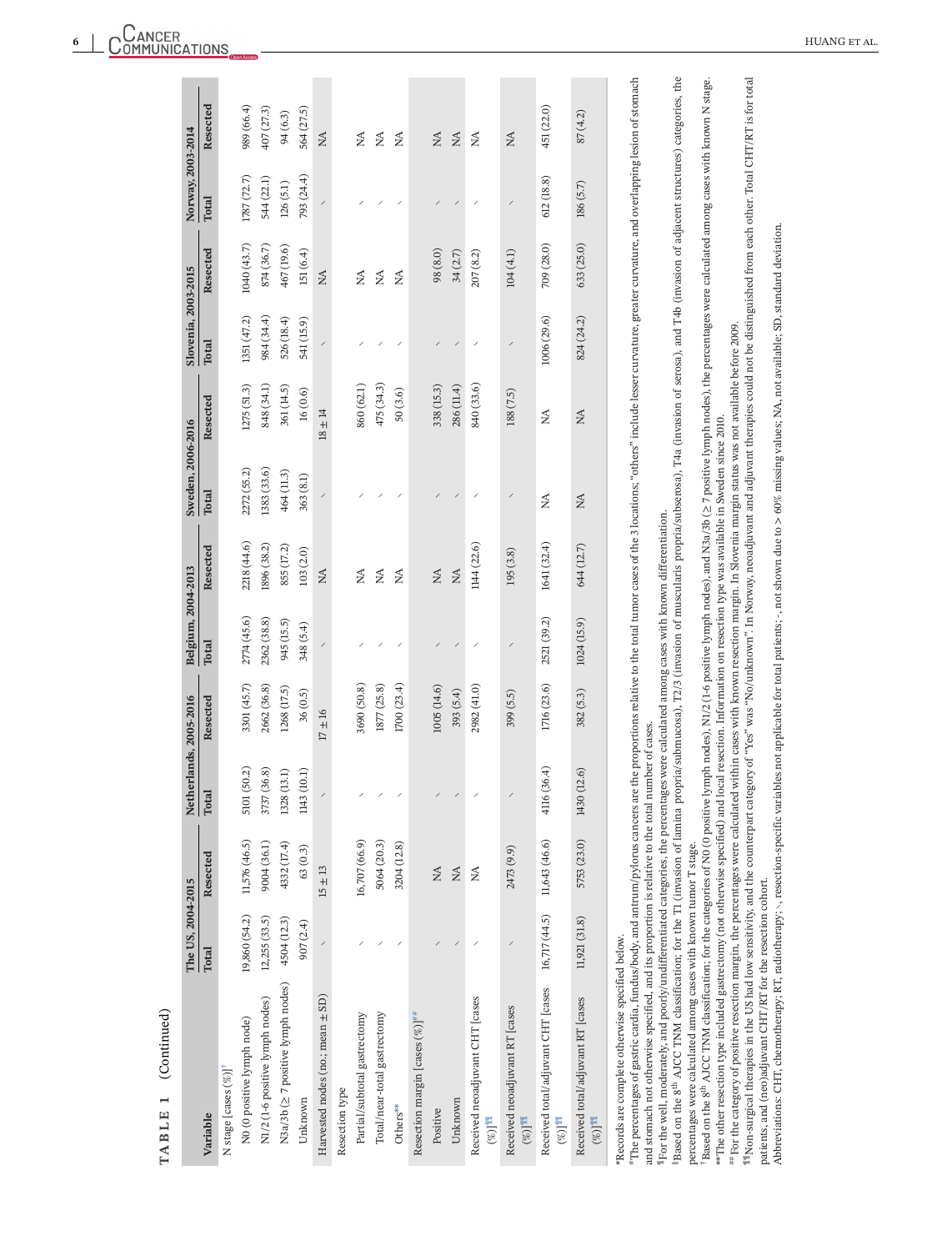(Belgium) to 67.6% (Norway)], with invasion to muscularis propria/subserosa [38.9% (Norway) to 54.6% (the Netherlands)], and without lymph node involvement [45.6% (Belgium) to 72.7% (Norway)]. In Europe, 18.8% (Norway) to 39.2% (Belgium) of patients received chemotherapy, and 5.7% (Norway) to 24.2% (Slovenia) received radiotherapy, 55.8% (Sweden) to 78.9% (Belgium) underwent resection.

In the resection cohort, smaller proportions were diagnosed in 2010 or later [39.2% (Norway) to 55.4% (Sweden)]. Male proportions were mostly greater [63.4% (Sweden) to 67.1% (Belgium)]. Patients undergoing resection were younger (mean ages, 67-70 years), with those  $\geq$  70 years making up smaller proportions [47.5% (the US) to 55.9% (Norway)]. Smaller proportions of resected cancers were located at the gastric cardia [22.6% (Slovenia) to 53.4% (Belgium)], and greater proportions at the antrum/pylorus [33.5% (Belgium) to 47.9% (Slovenia)]. In countries with available information, the mean number of harvested lymph nodes was 15 (the US) to 18 (Sweden), and partial/subtotal gastrectomy was the most common resection type [50.8% (the Netherlands) to 66.9% (the US)]. In Europe, 8.2% (Slovenia) to 41.0% (the Netherlands) of patients received neoadjuvant chemotherapy, and 3.8% (Belgium) to 7.5% (Sweden) received neoadjuvant radiotherapy; adjuvant chemotherapy was applied for 22.0% (Norway) to 32.4% (Belgium) of patients, and adjuvant radiotherapy for 4.2% (Norway) to 25.0% (Slovenia) of patients.

#### **3.2 Multivariable-adjusted OS trends**

In the final cohort (Figure [1\)](#page-7-0), the median OS time was 18 (the Netherlands and Norway) to 28 months (Belgium). Multivariable-adjusted Cox models were further used to disclose the OS trends in different countries (Table [2;](#page-8-0) Figure [2\)](#page-7-0). Before adjusting for resection, improved OS was only observed in the US ( $HR_{per\,year} = 0.99$ ;  $HR_{2\nu s.} < 2010$ = 0.96). Temporal OS changes were insignificant in the Netherlands, Belgium, Slovenia, and Norway, and deteriorated OS was observed in Sweden (HR<sub>per year</sub> = 1.03; HR<sub>2</sub>  $v_{0.5}$  <2010 = 1.17). After adjusting for resection, the decreasing trend became stronger in the US ( $HR_{per\,year} = 0.98$ ;  $HR_{\geq ys}$ .  $_{<2010}$  = 0.88), and the temporal trend became insignificant in Sweden. In Slovenia (HR<sub>per year</sub> = 0.99; HR<sub> $\geq$  *vs.* <2010 =</sub> 0.92) and Norway ( $HR_{per\,year} = 0.97$ ;  $HR_{2\,vs. \, < 2010} = 0.86$ ), improved OS over calendar years was observed.

Sensitivity analyses for the final cohort by adding chemotherapy (adjuvant and/or neoadjuvant) as either a static or time-dependent covariate in the multivariable models or by limiting cases to those with tumor stage greater than T1N0 where endoscopic resection was rarely performed did not change the patterns of associations

between OS and year of diagnosis in most of the countries, despite some changes in significances (Table [3\)](#page-9-0). For example, the association with year of diagnosis as a dichotomized variable  $(> vs. < 2010)$  became insignificant in the US before adjusting for resection, while the point estimate of HR remained similar. When stratifying cancers by location, the patterns of associations between year of diagnosis and OS were similar for cardia and noncardia non-metastatic GaCs in the US, Belgium, Sweden, Slovenia, and Norway. A significant increasing trend in mortality hazard was observed for cardia cancer in the Netherlands before adjusting for resection, but this trend disappeared after adjustment (Table [3;](#page-9-0) Supplementary Figures S1-S2).

In the resection cohort (Supplementary Figure S3), the median OS time ranged from 36 (Norway) to 45 months (the US). After multivariable adjustment, the adjusted 1 month OS rates showed slightly increasing or stable trends across countries (Supplementary Figure S4). Among the resection cohort who survived more than 1 month, OS was improved over calendar years in the US (adjusted  $HR_{per \text{year}} = 0.98$ ;  $HR_{\geq \text{vs.} < 2010} = 0.95$ ), the Netherlands  $(HR_{per \text{year}} = 0.99; HR_{2 \text{ vs. } <2010} = 0.95)$ , and Norway  $(HR_{per \text{year}} = 0.97; HR_{\geq \text{vs.} < 2010} = 0.77)$ , while the temporal changes in Belgium, Sweden, and Slovenia were insignificant (Table [2;](#page-8-0) Figure [3\)](#page-10-0).

Patterns of the associations of OS with year of diagnosis in both the final cohort and the resection cohort remained mostly similar after multiple imputations (Table [2\)](#page-8-0). Adjustment for additional prognostic factors available in certain countries did not alter the association patterns.

#### **3.3 OS-associated factors**

Factors associated with OS in the final cohort are shown in Supplementary Table S5. Before adjusting for resection, male patients had shorter OS in the US ( $HR = 0.94$ ), Belgium (HR =  $0.85$ ), and Slovenia (HR =  $0.87$ ). Older ages were associated with greater hazards for mortality [e.g.,  $HR_{70-79 \text{ vs. } <60 \text{ years}} = 1.55 \text{ (Norway) to } 2.22 \text{ (Slovenia)}$ ;  $HR_{\geq 80}$  *vs.* <60 years = 2.55 (the Netherlands) to 3.71 (Slovenia)]. Compared to gastric cardia cancers, both gastric fundus/body  $[HR = 0.65$  (Slovenia) to 0.83 (Belgium) and antrum/pylorus cancers  $[HR = 0.60$  (Norway) to 0.81 (Sweden)] were associated with longer OS. Patients with well-differentiated  $[HR = 0.62$  (the US);  $HR =$ 0.85 (Belgium)] and moderately-differentiated cancers  $[HR = 0.78$  (the US);  $HR = 0.81$  (Belgium)] had longer OS than those with poorly-differentiated/undifferentiated ones. More advanced T stage [e.g.,  $HR_{T4a \text{ (invasion of serosa)}}$ *vs.* T1 (invasion of lamina propria/submucosa) = 1.45 (the US) to 2.72 (Sweden);  $HR_{T4b}$  (invasion of adjacent structures) *vs.*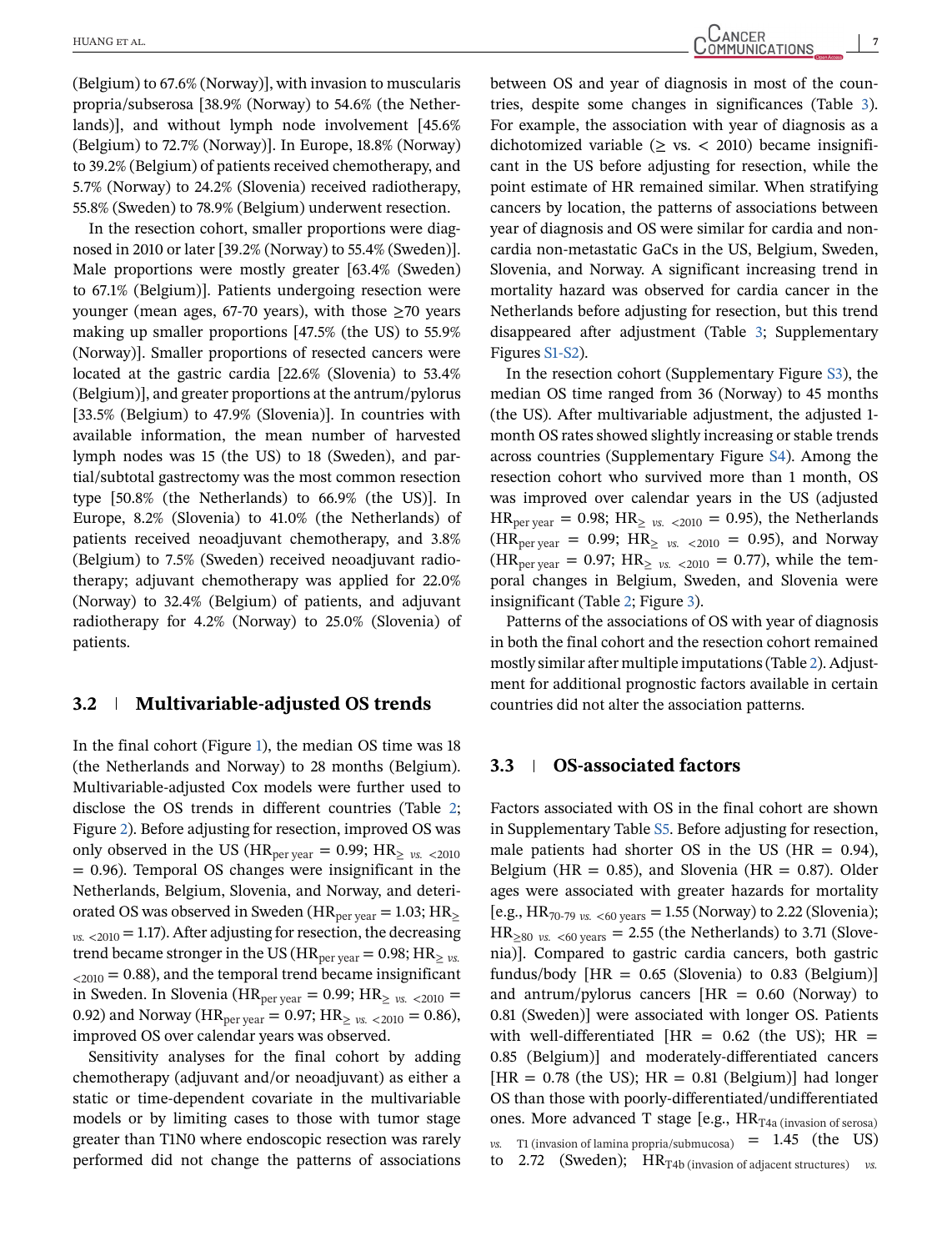<span id="page-7-0"></span>

Time after diagnosis (months)

**FIGURE 1** Unadjusted overall survival (OS) curves plotted by using the Kaplan-Meier method for patients with non-metastatic gastric adenocarcinoma in the final cohort. Median OS time is shown as point estimate (95% confidence interval). Abbreviations: IQR, interquartile range; CI, confidence interval.



**FIGURE 2** Temporal trends of adjusted hazard ratios for patients with non-metastatic gastric adenocarcinoma in the final cohort, without and with adjustment for resection. Associations of overall survival with year of diagnosis (as categorical; 2010 as reference) were evaluated using multivariable Cox proportional hazards regression models with adjustment for age, sex, tumor location, differentiation, T stage, N stage, and resection.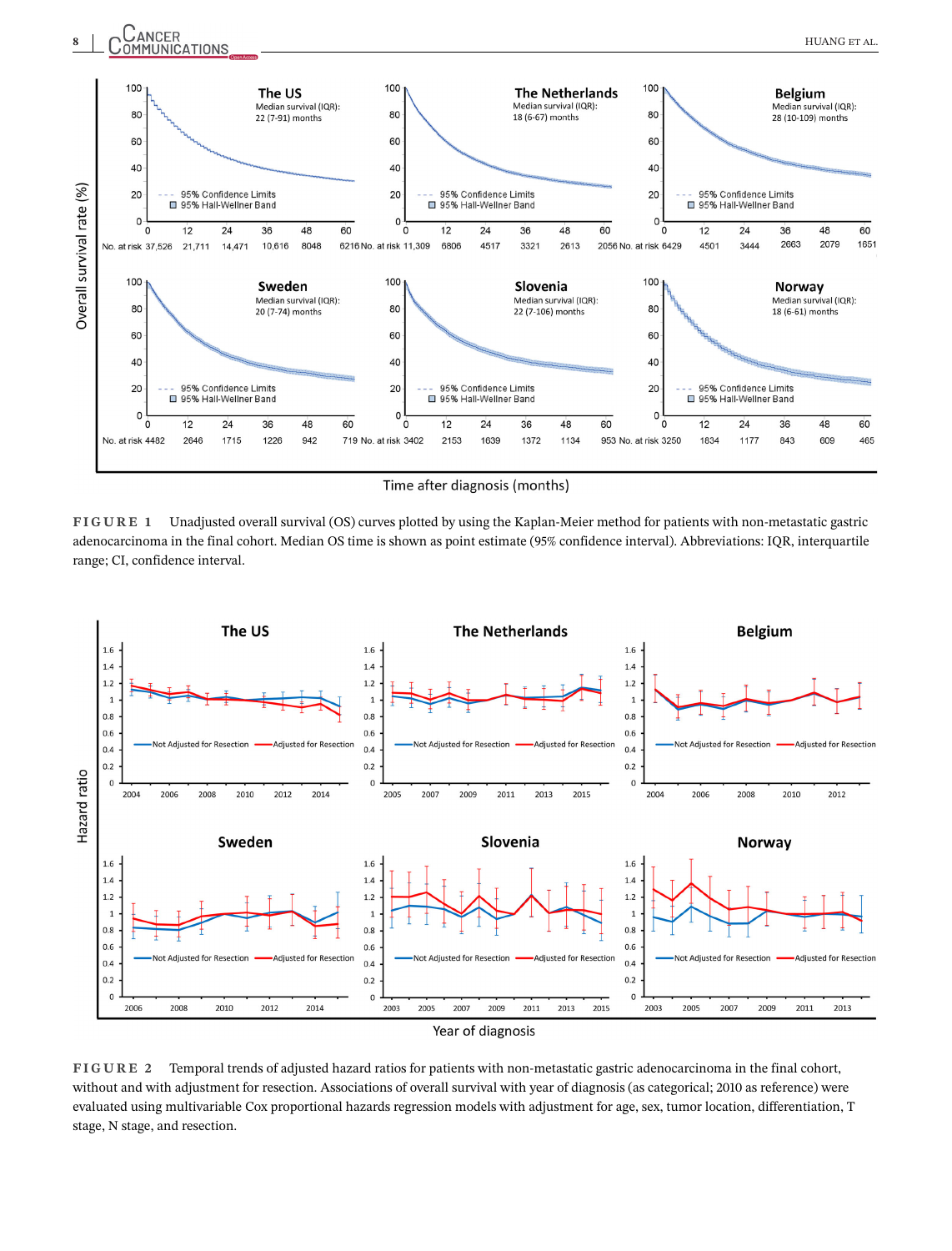<span id="page-8-0"></span>**TABLE 2** Association of year of diagnosis with overall survival in patients with non-metastatic gastric adenocarcinoma in the final cohort and the resection cohort using multivariable-adjusted Cox regression before and after multiple imputations\*

| <b>Cohort variable</b>                   | The US                                       | <b>The Netherlands</b>                                        | <b>Belgium</b>    | Sweden            | Slovenia          | <b>Norway</b>       |
|------------------------------------------|----------------------------------------------|---------------------------------------------------------------|-------------------|-------------------|-------------------|---------------------|
| Before multiple imputation               |                                              |                                                               |                   |                   |                   |                     |
|                                          | The final cohort, not adjusted for resection |                                                               |                   |                   |                   |                     |
| Per 1 year                               | $0.99(0.99-1.00)$                            | $1.01(1.00-1.02)$                                             | $1.01(0.99-1.02)$ | $1.03(1.01-1.04)$ | $0.99(0.98-1.01)$ | $1.00(0.99-1.02)$   |
| $\geq$ vs. <2010                         | $0.96(0.93-0.99)$                            | $1.05(1.00-1.11)$                                             | $1.06(0.99-1.15)$ | $1.17(1.08-1.28)$ | $1.00(0.91-1.10)$ | $1.03(0.94-1.12)$   |
| The final cohort, adjusted for resection |                                              |                                                               |                   |                   |                   |                     |
| Per 1 year                               | $0.98(0.97-0.98)$                            | $1.00(0.99-1.01)$                                             | $1.00(0.99-1.02)$ | $1.00(0.99-1.02)$ | $0.99(0.97-1.00)$ | $0.97(0.96-0.98)$   |
| $\geq$ vs. <2010                         | $0.88(0.86-0.91)$                            | $0.98(0.93-1.04)$                                             | $1.05(0.97-1.13)$ | $1.06(0.97-1.16)$ | $0.92(0.83-1.02)$ | $0.86(0.79-0.94)$   |
|                                          |                                              | The resection cohort, conditioned to 1-month overall survival |                   |                   |                   |                     |
| Per 1 year                               | $0.98(0.97-0.99)$                            | $0.99(0.98-1.00)$                                             | $1.00(0.98-1.01)$ | $1.00(0.98-1.02)$ | $1.00(0.98-1.02)$ | $0.97(0.95-0.99)$   |
| $\geq$ vs. <2010                         | $0.95(0.91-0.99)$                            | $0.95(0.89-1.01)$                                             | $1.02(0.94-1.11)$ | $1.06(0.94-1.19)$ | $1.11(0.97-1.27)$ | $0.77(0.67-0.89)$   |
| After multiple imputation $#$            |                                              |                                                               |                   |                   |                   |                     |
|                                          | The final cohort, not adjusted for resection |                                                               |                   |                   |                   |                     |
| Per 1 year                               | $1.00(0.99-1.00)$                            | $1.01(1.00-1.01)$                                             | $1.01(1.00-1.02)$ | $1.02(1.01-1.04)$ | $1.01(0.99-1.01)$ | $1.01(0.99-1.01)$   |
| $\geq$ vs. <2010                         | $0.99(0.96-1.01)$                            | $1.04(1.00-1.09)$                                             | $1.08(1.02-1.15)$ | $1.15(1.06-1.25)$ | $1.03(0.95-1.12)$ | $1.02(0.94-1.12)$   |
| The final cohort, adjusted for resection |                                              |                                                               |                   |                   |                   |                     |
| Per 1 year                               | $0.98(0.98-0.99)$                            | $1.01(1.00-1.01)$                                             | $1.00(0.99-1.01)$ | $1.01(1.00-1.03)$ | $1.01(0.99-1.01)$ | $0.98(0.96-0.99)$   |
| $\geq$ vs. <2010                         | $0.91(0.89-0.94)$                            | $1.04(0.99-1.09)$                                             | $1.05(0.98-1.11)$ | $1.08(1.00-1.18)$ | $1.01(0.92-1.10)$ | $0.89(0.82 - 0.97)$ |
|                                          |                                              | The resection cohort, conditioned to 1-month overall survival |                   |                   |                   |                     |
| Per 1 year                               | $0.98(0.97-0.98)$                            | $0.98(0.97-0.99)$                                             | $0.99(0.98-1.00)$ | $1.00(0.98-1.02)$ | $1.00(0.99-1.02)$ | $0.96(0.94-0.98)$   |
| $\geq$ vs. <2010                         | $0.88(0.85-0.91)$                            | $0.93(0.87-0.99)$                                             | $1.01(0.94-1.09)$ | $1.04(0.93-1.17)$ | $1.10(0.98-1.23)$ | $0.77(0.67-0.88)$   |

\*Results are shown as hazard ratios (95% confidence intervals) for associations of year of diagnosis with overall survival (OS) which were calculated using multivariable Cox regression models adjusting for sex, age group, tumor location, differentiation, T stage, N stage, and resection. The association of the year of diagnosis ≥ versus <2010 with OS was computed by replacing the continuous year of diagnosis with the categorical one in the multivariable models. The data on previous cancer were available in the US, the Netherlands, and Belgium and were adjusted. Analyses for patients in the resection cohort were conditioned to 1-month OS to minimize the effect of the potential heterogeneity in surgery quality and perioperative care. Hazard ratios shown in bold are statistically significant.

#Multiple imputations were performed using the *MICE* package in R and applying the following variables: year of diagnosis, sex, age, tumor location, morphology, differentiation, T, N, and M stages, resection, chemotherapy, radiotherapy, OS time and status, and previous cancer (in countries with available information).

T1 (invasion of lamina propria/submucosa) =  $2.46$  (the US) to 5.57 (the Netherlands)] and more advanced N stage  $[HR<sub>N1/2</sub>(1-6 positive lymph nodes)$  *vs.* N0 (0 positive lymph node) = 1.19 (the US) to 1.53 (the Netherlands);  $HR_{N3a/3b}$  ( $\geq$ 7 positive lymph nodes) *vs.* N0 (0 positive lymph node) = 1.67 (the US) to 2.84 (Slovenia)] were associated with shorter OS.

After adjusting for resection, the associations with age became weaker, especially for patients  $\geq 80$  years  $[HR_{\geq 80 \text{ vs. } <60 \text{ years}} = 1.94$  (the Netherlands) to 3.24 (Belgium)], and the associations for gastric fundus/body and antrum/pylorus cancers became insignificant or markedly weakened. Stage T4b (invasion of adjacent structures) was less strongly associated with shorter OS than stage T1 (invasion of lamina propria/submucosa)  $[HR = 2.08]$  (the US) to 3.36 (Belgium)], while stage N3a/3b ( $\geq$ 7 positive lymph nodes) was more strongly associated with OS than stage N0 (0 positive lymph node) [e.g.,  $HR = 2.20$  (the US) to 3.34 (Slovenia)].

Factors associated with OS in the resection cohort are shown in Supplementary Table S6, and the association pat-

terns were mostly similar to those for the final cohort, with association mostly being between the strengths calculated before and after adjustment for resection in the final cohort.

Associations of OS with additional factors were further investigated in registries with available information (Supplementary Table S7). Management in academic hospitals was associated with better OS in the Netherlands (HR =  $0.86$ ), Belgium (HR =  $0.87$ ), and Sweden (HR =  $0.89$ ). Resection in small-volume hospitals was associated with increased mortality hazards (e.g.,  $HR_{\leq 10}$  *vs.*  $\geq 20$  resections/year = 1.19 in both the Netherlands and Sweden). Smaller tumor size was associated with better OS in the US (e.g., HR  $_{\rm <2 \, vs. \, \geq 4 \, cm}$  = 0.76). Patients with higher ECOG-PS [e.g.,  $HR_{\geq 3}$  versus 0-1 = 1.72 (Belgium); HR  $= 3.44$  (Sweden)] and ASA scores [e.g., HR<sub> $\geq 4$  versus 1-2 = 1.54</sub> (Sweden)] had worse OS. Certain comorbidities including cardiovascular disease [HR = 1.14 (Belgium)], vascular disease  $[HR = 1.21$  (the Netherlands)], diabetes  $[HR = 1.13]$ (Belgium)], and pulmonary disease  $[HR = 1.17]$  (the Netherlands);  $HR = 1.34$  (Belgium)] were associated with worse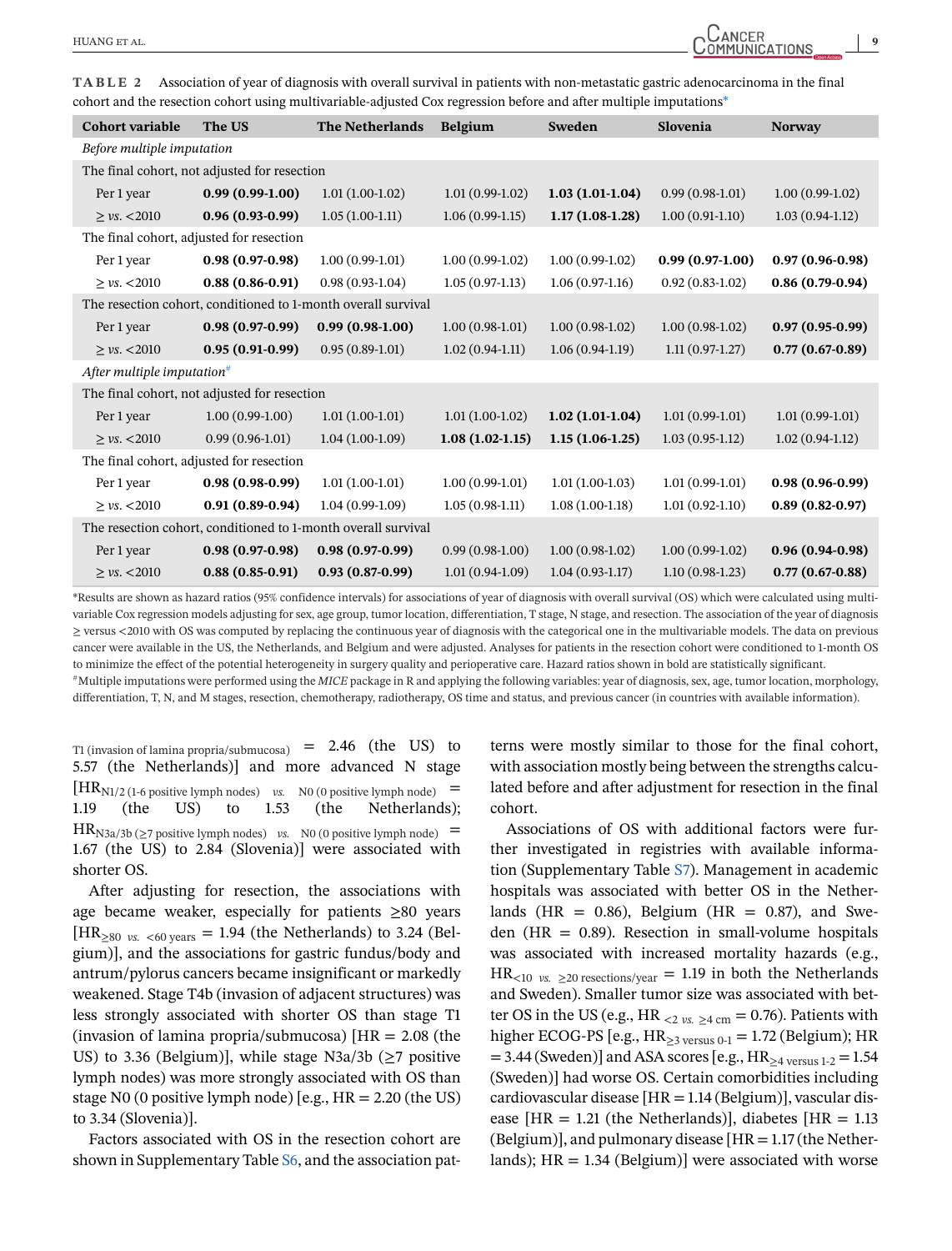| $0.94(0.81-1.10)$<br>$0.95(0.75 - 1.21)$<br>$(0.96 - 0.99)$<br>$(0.97 - 1.00)$<br>$(0.96 - 0.99)$<br>$(0.81 - 1.00)$<br>$(0.78 - 0.99)$<br>$(0.97 - 1.00)$<br>$(0.79 - 0.99)$<br>$(0.97 - 1.01)$<br>$(0.83 - 1.02)$<br>$(0.98 - 1.00)$<br>$(0.86 - 1.05)$<br>$(0.95 - 1.01)$<br>Resection<br>adjusted<br>0.98<br>0.98<br>0.89<br>0.88<br>0.99<br>0.97<br>0.90<br>0.92<br>0.99<br>0.95<br>0.98<br>0.99<br>$1.08\ (0.86\hbox{-}1.37)$<br>$1.00(0.91-1.10)$<br>$1.04(0.94 - 1.15)$<br>$1.02(0.88 - 1.19)$<br>$(0.98 - 1.00)$<br>$(0.97 - 1.00)$<br>$(0.88 - 1.09)$<br>$(0.97 - 1.00)$<br>$(0.82 - 1.04)$<br>$(0.99 - 1.01)$<br>$(0.84 - 1.06)$<br>$(0.96 - 1.02)$<br>$(0.98 - 1.01)$<br>$(0.98 - 1.02)$<br>unadjusted<br>Resection-<br>0.99<br>0.98<br>0.94<br>1.00<br>0.99<br>0.98<br>0.93<br>0.99<br>0.99<br>1.00<br>$1.06(0.97-1.16)$<br>$1.02(0.99 - 1.05)$<br>$1.04(0.92 - 1.18)$<br>$1.06(0.96 - 1.17)$<br>$1.16(0.97-1.38)$<br>$1.06(0.97 - 1.17)$<br>$(0.99 - 1.02)$<br>$(0.99 - 1.02)$<br>$(0.99 - 1.02)$<br>$(0.97 - 1.02)$<br>Resection-<br>adjusted<br>$1.00\,$<br>0.99<br>$1.00\,$<br>1.00<br>$1.17(1.08-1.28)$<br>$1.18(1.07 - 1.29)$<br>1.17 (1.07-1.29)<br>$1.31(1.10-1.55)$<br>$1.13(1.00 - 1.27)$<br>$(1.00-1.04)$<br>$(1.01 - 1.04)$<br>$(1.01 - 1.04)$<br>$(1.01-1.04)$<br>unadjusted<br>$(1.01 - 1.07)$<br>Resection-<br>1.04<br>1.03<br>1.03<br>1.03<br>1.02<br>$1.09(1.01-1.18)$<br>1.01 (0.99-1.02)<br>$1.09(1.01-1.18)$<br>$1.01(0.99-1.02)$<br>$1.05(0.97 - 1.13)$<br>$1.04(0.96 - 1.12)$<br>$1.00(0.86 - 1.15)$<br>$1.01(0.99-1.02)$<br>$1.06(0.98 - 1.14)$<br>$(0.99 - 1.02)$<br>$(0.99 - 1.01)$<br>$(0.97 - 1.02)$<br>$(0.97 - 1.01)$<br>$(0.81 - 1.06)$<br>Resection<br>adjusted<br>0.99<br>0.92<br>$1.00\,$<br>1.00<br>1.00<br>$1.07(0.99 - 1.15)$<br>$(0.98 - 1.03)$<br>$(0.99 - 1.02)$<br>$(0.99 - 1.01)$<br>$(0.83 - 1.09)$<br>$(0.99 - 1.02)$<br>$(0.97 - 1.02)$<br>unadjusted<br>$(0.99 - 1.15)$<br>$(0.98 - 1.14)$<br>$(1.00 - 1.02)$<br>$(1.02 - 1.20)$<br>$(1.00 - 1.02)$<br>$(1.02 - 1.20)$<br>Resection-<br>0.95<br>1.00<br>0.99<br>1.06<br>1.05<br>$\Xi$<br>$\Xi$<br>$1.01$<br>$1.07\,$<br>1.01<br>1.01<br>1.01<br>$1.01\,$<br>$1.06(1.00-1.12)$<br>$(0.98-1.02)$<br>$(0.93 - 1.04)$<br>$(0.94 - 1.07)$<br>$(1.00 - 1.02)$<br>$(0.95 - 1.06)$<br>$(0.99-1.01)$<br>$(0.99 - 1.01)$<br>$(0.99-1.01)$<br>$(0.94 - 1.05)$<br>$(0.98 - 1.01)$<br>$(0.99 - 1.01)$<br>$(0.89 - 1.10)$<br>Resection-<br>adjusted<br>1.00<br>0.99<br>0.99<br>1.00<br>0.98<br>1.01<br>1.00<br>1.00<br>1.00<br>1.00<br>1.00<br>1.00<br>0.95<br>$1.12(1.01-1.25)$<br>1.05 (1.00-1.11<br>$(1.00 - 1.02)$<br>$(1.00 - 1.03)$<br>$(0.99 - 1.01)$<br>$(1.00 - 1.02)$<br>unadjusted<br>$(1.08 - 1.20)$<br>$(1.01 - 1.03)$<br>$(1.01 - 1.02)$<br>$(1.01 - 1.03)$<br>$(1.02 - 1.14)$<br>$(1.07 - 1.21)$<br>$(1.01 - 1.13)$<br>Resection-<br>1.14<br>1.08<br>1.02<br>1.02<br>1.14<br>1.01<br>1.01<br>0.99<br>1.07<br>1.02<br>1.00<br>$1.01\,$<br>$(0.88 - 0.94)$<br>$(0.97 - 0.98)$<br>$(0.97 - 0.98)$<br>$(0.87 - 0.94)$<br>$(0.97 - 0.99)$<br>$(0.97 - 0.98)$<br>$(0.96 - 0.98)$<br>$(0.86 - 0.91)$<br>$(0.81 - 0.91)$<br>Resection-<br>Patients with T stage >T1 (tumor invading >submucosa)<br>adjusted<br>0.88<br>0.90<br>0.86<br>0.98<br>0.98<br>0.88<br>0.98<br>0.98<br>0.91<br>0.97<br>Adding chemotherapy as time-dependent variable<br>$(0.93 - 0.99)$<br>$(0.99 - 1.00)$<br>$(0.89 - 0.99)$<br>$(0.98 - 1.00)$<br>$(0.99 - 1.00)$<br>$(0.99 - 1.00)$<br>$(0.98 - 1.00)$<br>$(0.94 - 1.01)$<br>$(0.95 - 1.02)$<br>unadjusted<br>Resection<br>Adding chemotherapy as static variable<br>0.96<br>0.99<br>0.95<br>0.98<br>0.99<br>0.94<br>0.99<br>0.99<br>0.99<br>0.98<br>Patients with tumor stage >T1N0<br>Patients with non-cardia cancer<br>Patients with cardia cancer<br>categorical; $\geq$ vs. <2010<br>categorical; $\geq$ vs. <2010<br>categorical; $\geq$ vs. <2010<br>categorical; $\geq$ vs. <2010<br>categorical; $\geq$ vs. <2010<br>categorical; $\geq$ vs. <2010<br>The final cohort/baseline<br>continuous; per 1 year<br>continuous; per 1 year<br>continuous; per 1 year<br>continuous; per 1 year<br>continuous; per 1 year<br>continuous; per 1 year<br>continuous; per 1 year<br>Year of diagnosis as<br>Year of diagnosis as<br>Year of diagnosis as<br>Year of diagnosis as<br>Year of diagnosis as<br>Year of diagnosis as<br>Year of diagnosis as<br>Year of diagnosis as<br>Year of diagnosis as<br>Year of diagnosis as<br>Year of diagnosis as<br>Year of diagnosis as<br>Year of diagnosis as<br>Year of diagnosis as | Condition                     | The US          |                 | The Nether      | lands           | Belgium         | Sweden | Slovenia | Norway                   |                        |
|----------------------------------------------------------------------------------------------------------------------------------------------------------------------------------------------------------------------------------------------------------------------------------------------------------------------------------------------------------------------------------------------------------------------------------------------------------------------------------------------------------------------------------------------------------------------------------------------------------------------------------------------------------------------------------------------------------------------------------------------------------------------------------------------------------------------------------------------------------------------------------------------------------------------------------------------------------------------------------------------------------------------------------------------------------------------------------------------------------------------------------------------------------------------------------------------------------------------------------------------------------------------------------------------------------------------------------------------------------------------------------------------------------------------------------------------------------------------------------------------------------------------------------------------------------------------------------------------------------------------------------------------------------------------------------------------------------------------------------------------------------------------------------------------------------------------------------------------------------------------------------------------------------------------------------------------------------------------------------------------------------------------------------------------------------------------------------------------------------------------------------------------------------------------------------------------------------------------------------------------------------------------------------------------------------------------------------------------------------------------------------------------------------------------------------------------------------------------------------------------------------------------------------------------------------------------------------------------------------------------------------------------------------------------------------------------------------------------------------------------------------------------------------------------------------------------------------------------------------------------------------------------------------------------------------------------------------------------------------------------------------------------------------------------------------------------------------------------------------------------------------------------------------------------------------------------------------------------------------------------------------------------------------------------------------------------------------------------------------------------------------------------------------------------------------------------------------------------------------------------------------------------------------------------------------------------------------------------------------------------------------------------------------------------------------------------------------------------------------------------------------------------------------------------------------------------------------------------------------------------------------------------------------------------------------------------------------------------------------------------------------------------------------------------------------------------------------------------------------------------------------------------------------------------------------------------------------------------------------------------------------------------------------------------------------------------------------------------------------------------------------------------------------------------------------------------------------------------------------------------------------------------------------------------------------------|-------------------------------|-----------------|-----------------|-----------------|-----------------|-----------------|--------|----------|--------------------------|------------------------|
|                                                                                                                                                                                                                                                                                                                                                                                                                                                                                                                                                                                                                                                                                                                                                                                                                                                                                                                                                                                                                                                                                                                                                                                                                                                                                                                                                                                                                                                                                                                                                                                                                                                                                                                                                                                                                                                                                                                                                                                                                                                                                                                                                                                                                                                                                                                                                                                                                                                                                                                                                                                                                                                                                                                                                                                                                                                                                                                                                                                                                                                                                                                                                                                                                                                                                                                                                                                                                                                                                                                                                                                                                                                                                                                                                                                                                                                                                                                                                                                                                                                                                                                                                                                                                                                                                                                                                                                                                                                                                                                                                                |                               |                 |                 |                 |                 |                 |        |          | unadjusted<br>Resection- | Resection-<br>adjusted |
|                                                                                                                                                                                                                                                                                                                                                                                                                                                                                                                                                                                                                                                                                                                                                                                                                                                                                                                                                                                                                                                                                                                                                                                                                                                                                                                                                                                                                                                                                                                                                                                                                                                                                                                                                                                                                                                                                                                                                                                                                                                                                                                                                                                                                                                                                                                                                                                                                                                                                                                                                                                                                                                                                                                                                                                                                                                                                                                                                                                                                                                                                                                                                                                                                                                                                                                                                                                                                                                                                                                                                                                                                                                                                                                                                                                                                                                                                                                                                                                                                                                                                                                                                                                                                                                                                                                                                                                                                                                                                                                                                                |                               |                 |                 |                 |                 |                 |        |          |                          |                        |
|                                                                                                                                                                                                                                                                                                                                                                                                                                                                                                                                                                                                                                                                                                                                                                                                                                                                                                                                                                                                                                                                                                                                                                                                                                                                                                                                                                                                                                                                                                                                                                                                                                                                                                                                                                                                                                                                                                                                                                                                                                                                                                                                                                                                                                                                                                                                                                                                                                                                                                                                                                                                                                                                                                                                                                                                                                                                                                                                                                                                                                                                                                                                                                                                                                                                                                                                                                                                                                                                                                                                                                                                                                                                                                                                                                                                                                                                                                                                                                                                                                                                                                                                                                                                                                                                                                                                                                                                                                                                                                                                                                |                               |                 |                 |                 |                 |                 |        |          | $1.00\,$                 | 0.97                   |
|                                                                                                                                                                                                                                                                                                                                                                                                                                                                                                                                                                                                                                                                                                                                                                                                                                                                                                                                                                                                                                                                                                                                                                                                                                                                                                                                                                                                                                                                                                                                                                                                                                                                                                                                                                                                                                                                                                                                                                                                                                                                                                                                                                                                                                                                                                                                                                                                                                                                                                                                                                                                                                                                                                                                                                                                                                                                                                                                                                                                                                                                                                                                                                                                                                                                                                                                                                                                                                                                                                                                                                                                                                                                                                                                                                                                                                                                                                                                                                                                                                                                                                                                                                                                                                                                                                                                                                                                                                                                                                                                                                |                               |                 |                 |                 |                 |                 |        |          | $(0.99 - 1.02)$          | $(0.96 - 0.98)$        |
|                                                                                                                                                                                                                                                                                                                                                                                                                                                                                                                                                                                                                                                                                                                                                                                                                                                                                                                                                                                                                                                                                                                                                                                                                                                                                                                                                                                                                                                                                                                                                                                                                                                                                                                                                                                                                                                                                                                                                                                                                                                                                                                                                                                                                                                                                                                                                                                                                                                                                                                                                                                                                                                                                                                                                                                                                                                                                                                                                                                                                                                                                                                                                                                                                                                                                                                                                                                                                                                                                                                                                                                                                                                                                                                                                                                                                                                                                                                                                                                                                                                                                                                                                                                                                                                                                                                                                                                                                                                                                                                                                                |                               |                 |                 |                 |                 |                 |        |          | $1.03(0.94-1.12)$        | 0.86                   |
|                                                                                                                                                                                                                                                                                                                                                                                                                                                                                                                                                                                                                                                                                                                                                                                                                                                                                                                                                                                                                                                                                                                                                                                                                                                                                                                                                                                                                                                                                                                                                                                                                                                                                                                                                                                                                                                                                                                                                                                                                                                                                                                                                                                                                                                                                                                                                                                                                                                                                                                                                                                                                                                                                                                                                                                                                                                                                                                                                                                                                                                                                                                                                                                                                                                                                                                                                                                                                                                                                                                                                                                                                                                                                                                                                                                                                                                                                                                                                                                                                                                                                                                                                                                                                                                                                                                                                                                                                                                                                                                                                                |                               |                 |                 |                 |                 |                 |        |          |                          | $(0.79 - 0.94)$        |
|                                                                                                                                                                                                                                                                                                                                                                                                                                                                                                                                                                                                                                                                                                                                                                                                                                                                                                                                                                                                                                                                                                                                                                                                                                                                                                                                                                                                                                                                                                                                                                                                                                                                                                                                                                                                                                                                                                                                                                                                                                                                                                                                                                                                                                                                                                                                                                                                                                                                                                                                                                                                                                                                                                                                                                                                                                                                                                                                                                                                                                                                                                                                                                                                                                                                                                                                                                                                                                                                                                                                                                                                                                                                                                                                                                                                                                                                                                                                                                                                                                                                                                                                                                                                                                                                                                                                                                                                                                                                                                                                                                |                               |                 |                 |                 |                 |                 |        |          |                          |                        |
|                                                                                                                                                                                                                                                                                                                                                                                                                                                                                                                                                                                                                                                                                                                                                                                                                                                                                                                                                                                                                                                                                                                                                                                                                                                                                                                                                                                                                                                                                                                                                                                                                                                                                                                                                                                                                                                                                                                                                                                                                                                                                                                                                                                                                                                                                                                                                                                                                                                                                                                                                                                                                                                                                                                                                                                                                                                                                                                                                                                                                                                                                                                                                                                                                                                                                                                                                                                                                                                                                                                                                                                                                                                                                                                                                                                                                                                                                                                                                                                                                                                                                                                                                                                                                                                                                                                                                                                                                                                                                                                                                                |                               |                 |                 |                 |                 |                 |        |          | $1.01(0.99-1.02)$        | 0.97                   |
|                                                                                                                                                                                                                                                                                                                                                                                                                                                                                                                                                                                                                                                                                                                                                                                                                                                                                                                                                                                                                                                                                                                                                                                                                                                                                                                                                                                                                                                                                                                                                                                                                                                                                                                                                                                                                                                                                                                                                                                                                                                                                                                                                                                                                                                                                                                                                                                                                                                                                                                                                                                                                                                                                                                                                                                                                                                                                                                                                                                                                                                                                                                                                                                                                                                                                                                                                                                                                                                                                                                                                                                                                                                                                                                                                                                                                                                                                                                                                                                                                                                                                                                                                                                                                                                                                                                                                                                                                                                                                                                                                                |                               |                 |                 |                 |                 |                 |        |          |                          | $(0.96 - 0.99)$        |
|                                                                                                                                                                                                                                                                                                                                                                                                                                                                                                                                                                                                                                                                                                                                                                                                                                                                                                                                                                                                                                                                                                                                                                                                                                                                                                                                                                                                                                                                                                                                                                                                                                                                                                                                                                                                                                                                                                                                                                                                                                                                                                                                                                                                                                                                                                                                                                                                                                                                                                                                                                                                                                                                                                                                                                                                                                                                                                                                                                                                                                                                                                                                                                                                                                                                                                                                                                                                                                                                                                                                                                                                                                                                                                                                                                                                                                                                                                                                                                                                                                                                                                                                                                                                                                                                                                                                                                                                                                                                                                                                                                |                               |                 |                 |                 |                 |                 |        |          | $1.04(0.95 - 1.14)$      | 0.86                   |
|                                                                                                                                                                                                                                                                                                                                                                                                                                                                                                                                                                                                                                                                                                                                                                                                                                                                                                                                                                                                                                                                                                                                                                                                                                                                                                                                                                                                                                                                                                                                                                                                                                                                                                                                                                                                                                                                                                                                                                                                                                                                                                                                                                                                                                                                                                                                                                                                                                                                                                                                                                                                                                                                                                                                                                                                                                                                                                                                                                                                                                                                                                                                                                                                                                                                                                                                                                                                                                                                                                                                                                                                                                                                                                                                                                                                                                                                                                                                                                                                                                                                                                                                                                                                                                                                                                                                                                                                                                                                                                                                                                |                               |                 |                 |                 |                 |                 |        |          |                          | $(0.79 - 0.94)$        |
|                                                                                                                                                                                                                                                                                                                                                                                                                                                                                                                                                                                                                                                                                                                                                                                                                                                                                                                                                                                                                                                                                                                                                                                                                                                                                                                                                                                                                                                                                                                                                                                                                                                                                                                                                                                                                                                                                                                                                                                                                                                                                                                                                                                                                                                                                                                                                                                                                                                                                                                                                                                                                                                                                                                                                                                                                                                                                                                                                                                                                                                                                                                                                                                                                                                                                                                                                                                                                                                                                                                                                                                                                                                                                                                                                                                                                                                                                                                                                                                                                                                                                                                                                                                                                                                                                                                                                                                                                                                                                                                                                                |                               |                 |                 |                 |                 |                 |        |          |                          |                        |
|                                                                                                                                                                                                                                                                                                                                                                                                                                                                                                                                                                                                                                                                                                                                                                                                                                                                                                                                                                                                                                                                                                                                                                                                                                                                                                                                                                                                                                                                                                                                                                                                                                                                                                                                                                                                                                                                                                                                                                                                                                                                                                                                                                                                                                                                                                                                                                                                                                                                                                                                                                                                                                                                                                                                                                                                                                                                                                                                                                                                                                                                                                                                                                                                                                                                                                                                                                                                                                                                                                                                                                                                                                                                                                                                                                                                                                                                                                                                                                                                                                                                                                                                                                                                                                                                                                                                                                                                                                                                                                                                                                |                               |                 |                 |                 |                 |                 |        |          |                          |                        |
|                                                                                                                                                                                                                                                                                                                                                                                                                                                                                                                                                                                                                                                                                                                                                                                                                                                                                                                                                                                                                                                                                                                                                                                                                                                                                                                                                                                                                                                                                                                                                                                                                                                                                                                                                                                                                                                                                                                                                                                                                                                                                                                                                                                                                                                                                                                                                                                                                                                                                                                                                                                                                                                                                                                                                                                                                                                                                                                                                                                                                                                                                                                                                                                                                                                                                                                                                                                                                                                                                                                                                                                                                                                                                                                                                                                                                                                                                                                                                                                                                                                                                                                                                                                                                                                                                                                                                                                                                                                                                                                                                                |                               |                 |                 |                 |                 |                 |        |          |                          |                        |
|                                                                                                                                                                                                                                                                                                                                                                                                                                                                                                                                                                                                                                                                                                                                                                                                                                                                                                                                                                                                                                                                                                                                                                                                                                                                                                                                                                                                                                                                                                                                                                                                                                                                                                                                                                                                                                                                                                                                                                                                                                                                                                                                                                                                                                                                                                                                                                                                                                                                                                                                                                                                                                                                                                                                                                                                                                                                                                                                                                                                                                                                                                                                                                                                                                                                                                                                                                                                                                                                                                                                                                                                                                                                                                                                                                                                                                                                                                                                                                                                                                                                                                                                                                                                                                                                                                                                                                                                                                                                                                                                                                |                               |                 |                 |                 |                 |                 |        |          |                          |                        |
|                                                                                                                                                                                                                                                                                                                                                                                                                                                                                                                                                                                                                                                                                                                                                                                                                                                                                                                                                                                                                                                                                                                                                                                                                                                                                                                                                                                                                                                                                                                                                                                                                                                                                                                                                                                                                                                                                                                                                                                                                                                                                                                                                                                                                                                                                                                                                                                                                                                                                                                                                                                                                                                                                                                                                                                                                                                                                                                                                                                                                                                                                                                                                                                                                                                                                                                                                                                                                                                                                                                                                                                                                                                                                                                                                                                                                                                                                                                                                                                                                                                                                                                                                                                                                                                                                                                                                                                                                                                                                                                                                                |                               |                 |                 |                 |                 |                 |        |          |                          |                        |
|                                                                                                                                                                                                                                                                                                                                                                                                                                                                                                                                                                                                                                                                                                                                                                                                                                                                                                                                                                                                                                                                                                                                                                                                                                                                                                                                                                                                                                                                                                                                                                                                                                                                                                                                                                                                                                                                                                                                                                                                                                                                                                                                                                                                                                                                                                                                                                                                                                                                                                                                                                                                                                                                                                                                                                                                                                                                                                                                                                                                                                                                                                                                                                                                                                                                                                                                                                                                                                                                                                                                                                                                                                                                                                                                                                                                                                                                                                                                                                                                                                                                                                                                                                                                                                                                                                                                                                                                                                                                                                                                                                |                               |                 |                 |                 |                 |                 |        |          |                          |                        |
|                                                                                                                                                                                                                                                                                                                                                                                                                                                                                                                                                                                                                                                                                                                                                                                                                                                                                                                                                                                                                                                                                                                                                                                                                                                                                                                                                                                                                                                                                                                                                                                                                                                                                                                                                                                                                                                                                                                                                                                                                                                                                                                                                                                                                                                                                                                                                                                                                                                                                                                                                                                                                                                                                                                                                                                                                                                                                                                                                                                                                                                                                                                                                                                                                                                                                                                                                                                                                                                                                                                                                                                                                                                                                                                                                                                                                                                                                                                                                                                                                                                                                                                                                                                                                                                                                                                                                                                                                                                                                                                                                                |                               |                 |                 |                 |                 |                 |        |          |                          |                        |
|                                                                                                                                                                                                                                                                                                                                                                                                                                                                                                                                                                                                                                                                                                                                                                                                                                                                                                                                                                                                                                                                                                                                                                                                                                                                                                                                                                                                                                                                                                                                                                                                                                                                                                                                                                                                                                                                                                                                                                                                                                                                                                                                                                                                                                                                                                                                                                                                                                                                                                                                                                                                                                                                                                                                                                                                                                                                                                                                                                                                                                                                                                                                                                                                                                                                                                                                                                                                                                                                                                                                                                                                                                                                                                                                                                                                                                                                                                                                                                                                                                                                                                                                                                                                                                                                                                                                                                                                                                                                                                                                                                |                               |                 |                 |                 |                 |                 |        |          |                          |                        |
|                                                                                                                                                                                                                                                                                                                                                                                                                                                                                                                                                                                                                                                                                                                                                                                                                                                                                                                                                                                                                                                                                                                                                                                                                                                                                                                                                                                                                                                                                                                                                                                                                                                                                                                                                                                                                                                                                                                                                                                                                                                                                                                                                                                                                                                                                                                                                                                                                                                                                                                                                                                                                                                                                                                                                                                                                                                                                                                                                                                                                                                                                                                                                                                                                                                                                                                                                                                                                                                                                                                                                                                                                                                                                                                                                                                                                                                                                                                                                                                                                                                                                                                                                                                                                                                                                                                                                                                                                                                                                                                                                                |                               |                 |                 |                 |                 |                 |        |          |                          |                        |
|                                                                                                                                                                                                                                                                                                                                                                                                                                                                                                                                                                                                                                                                                                                                                                                                                                                                                                                                                                                                                                                                                                                                                                                                                                                                                                                                                                                                                                                                                                                                                                                                                                                                                                                                                                                                                                                                                                                                                                                                                                                                                                                                                                                                                                                                                                                                                                                                                                                                                                                                                                                                                                                                                                                                                                                                                                                                                                                                                                                                                                                                                                                                                                                                                                                                                                                                                                                                                                                                                                                                                                                                                                                                                                                                                                                                                                                                                                                                                                                                                                                                                                                                                                                                                                                                                                                                                                                                                                                                                                                                                                |                               |                 |                 |                 |                 |                 |        |          |                          |                        |
|                                                                                                                                                                                                                                                                                                                                                                                                                                                                                                                                                                                                                                                                                                                                                                                                                                                                                                                                                                                                                                                                                                                                                                                                                                                                                                                                                                                                                                                                                                                                                                                                                                                                                                                                                                                                                                                                                                                                                                                                                                                                                                                                                                                                                                                                                                                                                                                                                                                                                                                                                                                                                                                                                                                                                                                                                                                                                                                                                                                                                                                                                                                                                                                                                                                                                                                                                                                                                                                                                                                                                                                                                                                                                                                                                                                                                                                                                                                                                                                                                                                                                                                                                                                                                                                                                                                                                                                                                                                                                                                                                                |                               |                 |                 |                 |                 |                 |        |          |                          |                        |
|                                                                                                                                                                                                                                                                                                                                                                                                                                                                                                                                                                                                                                                                                                                                                                                                                                                                                                                                                                                                                                                                                                                                                                                                                                                                                                                                                                                                                                                                                                                                                                                                                                                                                                                                                                                                                                                                                                                                                                                                                                                                                                                                                                                                                                                                                                                                                                                                                                                                                                                                                                                                                                                                                                                                                                                                                                                                                                                                                                                                                                                                                                                                                                                                                                                                                                                                                                                                                                                                                                                                                                                                                                                                                                                                                                                                                                                                                                                                                                                                                                                                                                                                                                                                                                                                                                                                                                                                                                                                                                                                                                |                               |                 |                 |                 |                 |                 |        |          |                          |                        |
|                                                                                                                                                                                                                                                                                                                                                                                                                                                                                                                                                                                                                                                                                                                                                                                                                                                                                                                                                                                                                                                                                                                                                                                                                                                                                                                                                                                                                                                                                                                                                                                                                                                                                                                                                                                                                                                                                                                                                                                                                                                                                                                                                                                                                                                                                                                                                                                                                                                                                                                                                                                                                                                                                                                                                                                                                                                                                                                                                                                                                                                                                                                                                                                                                                                                                                                                                                                                                                                                                                                                                                                                                                                                                                                                                                                                                                                                                                                                                                                                                                                                                                                                                                                                                                                                                                                                                                                                                                                                                                                                                                |                               |                 |                 |                 |                 |                 |        |          |                          |                        |
|                                                                                                                                                                                                                                                                                                                                                                                                                                                                                                                                                                                                                                                                                                                                                                                                                                                                                                                                                                                                                                                                                                                                                                                                                                                                                                                                                                                                                                                                                                                                                                                                                                                                                                                                                                                                                                                                                                                                                                                                                                                                                                                                                                                                                                                                                                                                                                                                                                                                                                                                                                                                                                                                                                                                                                                                                                                                                                                                                                                                                                                                                                                                                                                                                                                                                                                                                                                                                                                                                                                                                                                                                                                                                                                                                                                                                                                                                                                                                                                                                                                                                                                                                                                                                                                                                                                                                                                                                                                                                                                                                                |                               |                 |                 |                 |                 |                 |        |          |                          |                        |
|                                                                                                                                                                                                                                                                                                                                                                                                                                                                                                                                                                                                                                                                                                                                                                                                                                                                                                                                                                                                                                                                                                                                                                                                                                                                                                                                                                                                                                                                                                                                                                                                                                                                                                                                                                                                                                                                                                                                                                                                                                                                                                                                                                                                                                                                                                                                                                                                                                                                                                                                                                                                                                                                                                                                                                                                                                                                                                                                                                                                                                                                                                                                                                                                                                                                                                                                                                                                                                                                                                                                                                                                                                                                                                                                                                                                                                                                                                                                                                                                                                                                                                                                                                                                                                                                                                                                                                                                                                                                                                                                                                |                               |                 |                 |                 |                 |                 |        |          |                          |                        |
|                                                                                                                                                                                                                                                                                                                                                                                                                                                                                                                                                                                                                                                                                                                                                                                                                                                                                                                                                                                                                                                                                                                                                                                                                                                                                                                                                                                                                                                                                                                                                                                                                                                                                                                                                                                                                                                                                                                                                                                                                                                                                                                                                                                                                                                                                                                                                                                                                                                                                                                                                                                                                                                                                                                                                                                                                                                                                                                                                                                                                                                                                                                                                                                                                                                                                                                                                                                                                                                                                                                                                                                                                                                                                                                                                                                                                                                                                                                                                                                                                                                                                                                                                                                                                                                                                                                                                                                                                                                                                                                                                                |                               |                 |                 |                 |                 |                 |        |          | 0.99                     | 0.96                   |
|                                                                                                                                                                                                                                                                                                                                                                                                                                                                                                                                                                                                                                                                                                                                                                                                                                                                                                                                                                                                                                                                                                                                                                                                                                                                                                                                                                                                                                                                                                                                                                                                                                                                                                                                                                                                                                                                                                                                                                                                                                                                                                                                                                                                                                                                                                                                                                                                                                                                                                                                                                                                                                                                                                                                                                                                                                                                                                                                                                                                                                                                                                                                                                                                                                                                                                                                                                                                                                                                                                                                                                                                                                                                                                                                                                                                                                                                                                                                                                                                                                                                                                                                                                                                                                                                                                                                                                                                                                                                                                                                                                |                               |                 |                 |                 |                 |                 |        |          | $(0.97 - 1.02)$          | $(0.94 - 0.99)$        |
|                                                                                                                                                                                                                                                                                                                                                                                                                                                                                                                                                                                                                                                                                                                                                                                                                                                                                                                                                                                                                                                                                                                                                                                                                                                                                                                                                                                                                                                                                                                                                                                                                                                                                                                                                                                                                                                                                                                                                                                                                                                                                                                                                                                                                                                                                                                                                                                                                                                                                                                                                                                                                                                                                                                                                                                                                                                                                                                                                                                                                                                                                                                                                                                                                                                                                                                                                                                                                                                                                                                                                                                                                                                                                                                                                                                                                                                                                                                                                                                                                                                                                                                                                                                                                                                                                                                                                                                                                                                                                                                                                                |                               |                 |                 |                 |                 |                 |        |          | $0.96(0.81 - 1.13)$      | 0.82                   |
|                                                                                                                                                                                                                                                                                                                                                                                                                                                                                                                                                                                                                                                                                                                                                                                                                                                                                                                                                                                                                                                                                                                                                                                                                                                                                                                                                                                                                                                                                                                                                                                                                                                                                                                                                                                                                                                                                                                                                                                                                                                                                                                                                                                                                                                                                                                                                                                                                                                                                                                                                                                                                                                                                                                                                                                                                                                                                                                                                                                                                                                                                                                                                                                                                                                                                                                                                                                                                                                                                                                                                                                                                                                                                                                                                                                                                                                                                                                                                                                                                                                                                                                                                                                                                                                                                                                                                                                                                                                                                                                                                                |                               |                 |                 |                 |                 |                 |        |          |                          | $(0.70 - 0.97)$        |
|                                                                                                                                                                                                                                                                                                                                                                                                                                                                                                                                                                                                                                                                                                                                                                                                                                                                                                                                                                                                                                                                                                                                                                                                                                                                                                                                                                                                                                                                                                                                                                                                                                                                                                                                                                                                                                                                                                                                                                                                                                                                                                                                                                                                                                                                                                                                                                                                                                                                                                                                                                                                                                                                                                                                                                                                                                                                                                                                                                                                                                                                                                                                                                                                                                                                                                                                                                                                                                                                                                                                                                                                                                                                                                                                                                                                                                                                                                                                                                                                                                                                                                                                                                                                                                                                                                                                                                                                                                                                                                                                                                |                               |                 |                 |                 |                 |                 |        |          |                          |                        |
|                                                                                                                                                                                                                                                                                                                                                                                                                                                                                                                                                                                                                                                                                                                                                                                                                                                                                                                                                                                                                                                                                                                                                                                                                                                                                                                                                                                                                                                                                                                                                                                                                                                                                                                                                                                                                                                                                                                                                                                                                                                                                                                                                                                                                                                                                                                                                                                                                                                                                                                                                                                                                                                                                                                                                                                                                                                                                                                                                                                                                                                                                                                                                                                                                                                                                                                                                                                                                                                                                                                                                                                                                                                                                                                                                                                                                                                                                                                                                                                                                                                                                                                                                                                                                                                                                                                                                                                                                                                                                                                                                                |                               |                 |                 |                 |                 |                 |        |          | 0.99                     | 0.97                   |
|                                                                                                                                                                                                                                                                                                                                                                                                                                                                                                                                                                                                                                                                                                                                                                                                                                                                                                                                                                                                                                                                                                                                                                                                                                                                                                                                                                                                                                                                                                                                                                                                                                                                                                                                                                                                                                                                                                                                                                                                                                                                                                                                                                                                                                                                                                                                                                                                                                                                                                                                                                                                                                                                                                                                                                                                                                                                                                                                                                                                                                                                                                                                                                                                                                                                                                                                                                                                                                                                                                                                                                                                                                                                                                                                                                                                                                                                                                                                                                                                                                                                                                                                                                                                                                                                                                                                                                                                                                                                                                                                                                |                               |                 |                 |                 |                 |                 |        |          | $(0.97 - 1.01)$          | $(0.95 - 0.99)$        |
|                                                                                                                                                                                                                                                                                                                                                                                                                                                                                                                                                                                                                                                                                                                                                                                                                                                                                                                                                                                                                                                                                                                                                                                                                                                                                                                                                                                                                                                                                                                                                                                                                                                                                                                                                                                                                                                                                                                                                                                                                                                                                                                                                                                                                                                                                                                                                                                                                                                                                                                                                                                                                                                                                                                                                                                                                                                                                                                                                                                                                                                                                                                                                                                                                                                                                                                                                                                                                                                                                                                                                                                                                                                                                                                                                                                                                                                                                                                                                                                                                                                                                                                                                                                                                                                                                                                                                                                                                                                                                                                                                                |                               |                 |                 |                 |                 |                 |        |          | 0.98                     | 0.86                   |
|                                                                                                                                                                                                                                                                                                                                                                                                                                                                                                                                                                                                                                                                                                                                                                                                                                                                                                                                                                                                                                                                                                                                                                                                                                                                                                                                                                                                                                                                                                                                                                                                                                                                                                                                                                                                                                                                                                                                                                                                                                                                                                                                                                                                                                                                                                                                                                                                                                                                                                                                                                                                                                                                                                                                                                                                                                                                                                                                                                                                                                                                                                                                                                                                                                                                                                                                                                                                                                                                                                                                                                                                                                                                                                                                                                                                                                                                                                                                                                                                                                                                                                                                                                                                                                                                                                                                                                                                                                                                                                                                                                | categorical; $\geq$ vs. <2010 | $(0.90 - 1.00)$ | $(0.84 - 0.93)$ | $(0.92 - 1.07)$ | $(0.88 - 1.03)$ | $(0.93 - 1.23)$ |        |          | $(0.84 - 1.13)$          | $(0.74 - 1.00)$        |

<span id="page-9-0"></span>**10** COMMUNICATIONS HUANG ET AL.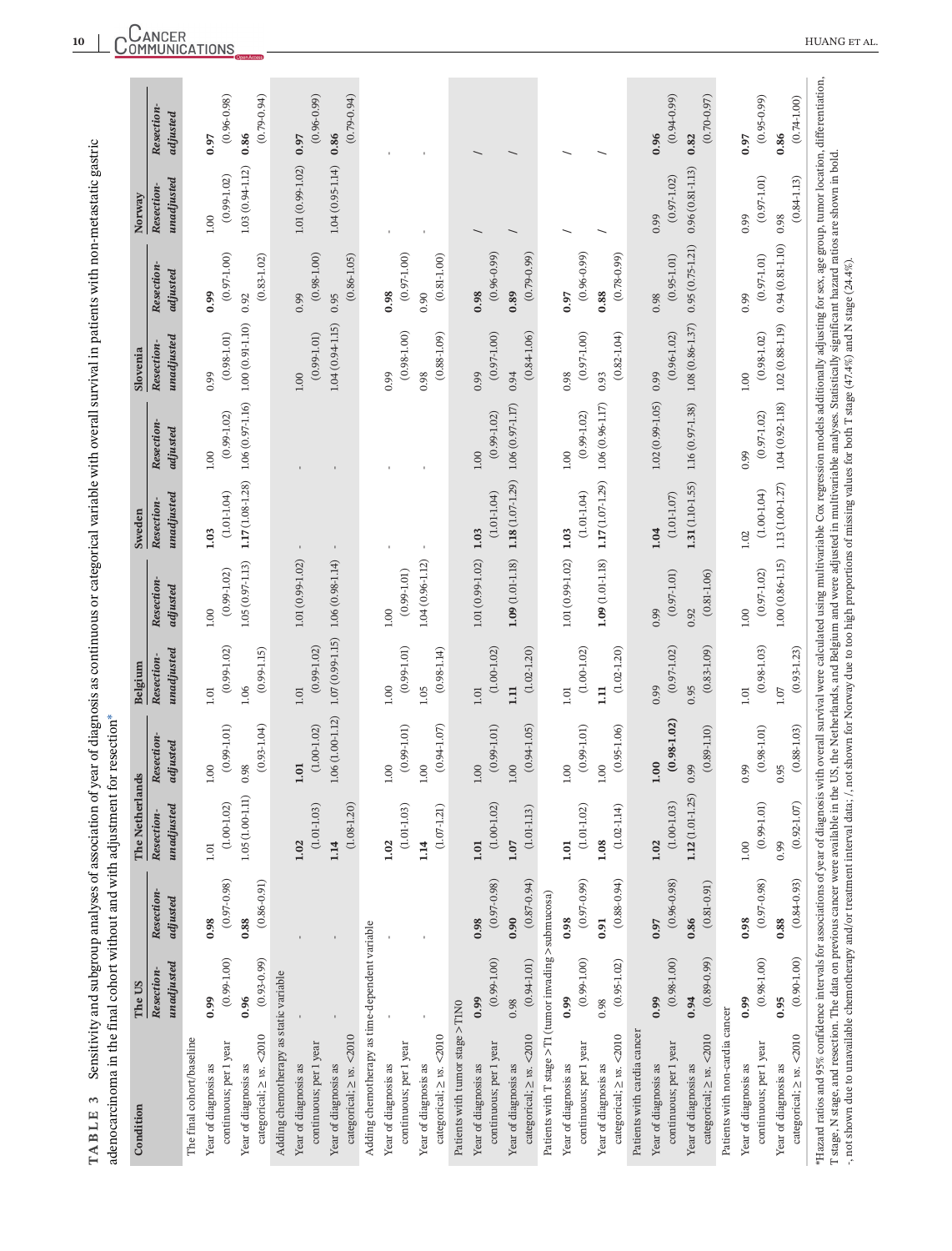<span id="page-10-0"></span>

**FIGURE 3** Temporal trends of adjusted hazard ratios for patients with non-metastatic gastric adenocarcinoma in the resection cohort, conditioned to 1 month. Associations of overall survival with year of diagnosis (as categorical; 2010 as reference) were evaluated using multivariable Cox proportional hazards regression models with adjustment for age, sex, tumor location, differentiation, T stage, and N stage.

OS, and  $\geq$  comorbidities were associated with increased mortality compared to 0 comorbidity in the Netherlands  $(HR = 1.18).$ 

# **4 DISCUSSION**

Our international population-based investigation comprehensively described the temporal OS trends for all patients with non-metastatic GaCs and patients who underwent resection in Europe and the US, adjusting for multiple prognostic factors. For the final cohort, while the mortality hazard decreased in the US, no improvement in OS over years was observed in the investigated European countries, and OS was even decreased in Sweden. Adjustment for resection markedly affected the results and disclosed improving OS trends in most countries. Furthermore, the OS of the resection cohort was improved over time in the US, the Netherlands, and Norway. Together with our previous findings of the decreasing and non-optimal resection rates for non-metastatic GaC [\[2\]](#page-13-0), these results suggest that progress in OS of patients with non-metastatic GaC may have been hampered by the decreasing and non-optimal resection rates in the US, Sweden, Slovenia, and Norway.

We have previously found that patients with nonmetastatic GCs underwent less resections in the US and Europe [\[2\]](#page-13-0). The following reasons may explain the declining rates of resection. First, the criteria of selecting candidates for resection became increasingly stricter, as reflected by the ascending rates of clear-margin (R0) resection within all resections and the increasing proportions of resections with ≥15 lymph nodes examined for non-metastatic GCs [\[2\]](#page-13-0). Second, the use of perioperative therapy became more frequent. While the pre-resection management may improve resectability via down-staging cancer, it may also allow substantial time for further development of advanced malignancies or even metastatic diseases, possibly barring resection application. Increased access to and more frequent use of chemotherapy and/or radiotherapy and neoadjuvant chemotherapy-related toxicity may as well impede some patients from undergoing further resection [\[2\]](#page-13-0). Other factors influencing patient selection might also partly account for the declining trends of resection. The reasons for the declining trends of resection are not totally clear and require further investigations.

Previous studies on survival trends for GC patients mostly reported unadjusted findings, which may depend on multiple factors. While unadjusted OS data provide an essential overview, when investigating reasons for OS trends, adjustments are important. In the US, age-standardized 5-year net survival increased from 26% in 2001-2003 to 29% in 2004-2009 [\[8\]](#page-13-0); for GC patients who underwent resection, survival was also significantly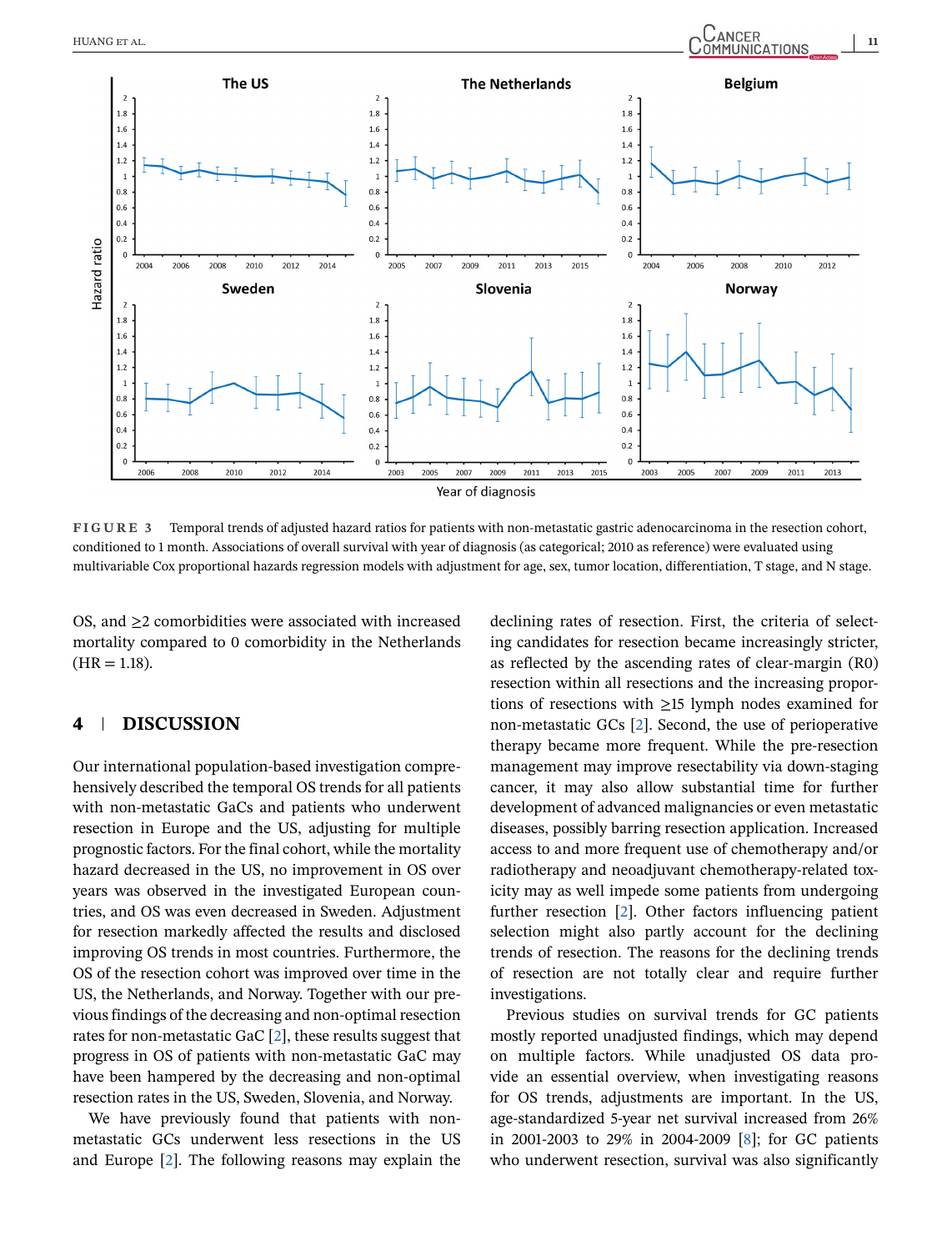improved during 1988-2013 [\[7\]](#page-13-0). These are consistent with our findings of gradually decreasing mortality hazards for the final cohort and the resection cohort during 2004- 2015. We further found consistently increasing OS for both cardia and non-cardia non-metastatic GaCs during 2004- 2015 in the US. Earlier studies reported no significant changes in mortality risk for both overall and surgicallymanaged non-cardia cancers between 1983 and 2002 [\[14,](#page-14-0) [15\]](#page-14-0). Notably, we further found stronger increasing OS trends in the US after additionally adjusting for resection but not chemotherapy (adjuvant and/or neoadjuvant).

In the Netherlands, while there was no significant improvement in long-term survival during 1989-2009 [\[16\]](#page-14-0), 30-day postoperative mortality was reduced and OS was improved for patients with non-cardia GC after centralization of GC surgery in 2012, since when hospitals which undertake GC surgery should perform a minimum of 10 gastrectomies yearly (this has increased to 20 since 2013) [\[17\]](#page-14-0). Notably, we did not observe any improvement in adjusted OS in the investigated European countries before adjusting for resection, and the mortality hazard was even increased over time in Sweden. Interestingly, after adjusting for resection, the worsening OS trend disappeared in Sweden, and significantly improved OS was detected in Slovenia and Norway.

In the present study, we found that the adjusted mortality hazards were increased for both cardia and noncardia cancers when not adjusting for resection, without improvement in OS for the resection cohort. The adjustment for resection eliminated the increasing hazards for both tumor locations.

A major difference between the present study and most previous ones is that we accounted for multiple OSassociated factors and provided summarized information on key patient characteristics for each country. Comparing the results of analyses with various levels of adjustment can help to disclose the impact of specific variables on OS trends. Guidelines [\[5, 6, 18–](#page-13-0)[21\]](#page-14-0) recommend resection for medically-fit patients with resectable non-metastatic GaC (endoscopic resection for a small specific subgroup of patients with tumor invasion within lamina propria and without lymph node metastasis), and additional nonsurgical therapy for most of these patients with disease stage >T1N0. In our analyses, improving OS trends over time became apparent only after adjustment for resection in most countries for the final cohort, those with disease stage >T1N0, and those with tumor invasion beyond submucosa. These results point to the potentially non-optimal pattern of decreasing resection rates with resection as a major obstacle hindering progress in non-metastatic GaC survival.

While perioperative chemotherapy is preferred in Europe following the MAGIC [\[22\]](#page-14-0) and FLOT trials [\[23\]](#page-14-0), adjuvant treatment is the only standard of care in the

US following the INT-0116 trial [\[24\]](#page-14-0). While the differences in perioperative care may at least partly explain the discrepancies in OS trends between Europe and the US, the adjustment for chemotherapy (adjuvant and/or neoadjuvant) did not alter the association patterns across countries.

Adjustment for resection also impacted the patterns of associations between OS and certain variables. The negative associations with age became weaker, especially for patients ≥80 years. Older age was associated with less frequent resection, possibly due to more comorbidities and greater frailty scores [\[25\]](#page-14-0). However, some elderly patients may benefit from resection, and it is vital to well balance the benefits and harms for them and to precisely select those who would most likely benefit. Cardia cancers are generally considered to be associated with poorer prognosis and are less often resected due to operating challenges compared to non-cardia cancers [\[26\]](#page-14-0). However, resection remains the essential management approach for them. Indeed, non-cardia (gastric fundus/body and antrum/pylorus) GCs were associated with better survival compared to cardia cancers both in the final cohort, especially before adjustment for resection, and in the resection cohort. Interestingly, the associations of tumor location with OS became insignificant or markedly weakened after adjustment for resection, and the associations between tumor location and survival appeared slightly weaker for the resection cohort than for the final cohort. These patterns may suggest that the overall associations between tumor location and survival might be partly explained by differences in resectability. Again, our findings call for exploring possibilities of enhanced treatment application for cases with certain patient and tumor characteristics.

For the association analyses in the resection cohort, patients were conditioned to those surviving  $> 1$  month to minimize the influence of possible heterogeneities in surgical quality and perioperative factors; the resection cohort might include some patients with postoperative complications, the information on which was not available. Thus, before showing the temporal trends in OS of patients surviving > 1 month, we first showed the changes in perioperative mortality per year in the resection cohort by depicting the temporal trends in multivariable-adjusted 1-month OS rate.

We found that before adjusting for resection, adjusted OS improved slightly in the US, did not significantly improve in the Netherlands, Belgium, Slovenia, or Norway, and worsened in Sweden. After adjusting for resection, the increasing OS trend became stronger in the US, and the worsening temporal trend became insignificant in Sweden. In Slovenia and Norway, improved OS over time emerged after resection adjustment. Improved OS in patients in the resection cohort was observed in the US, the Netherlands, and Norway. Adjustment for chemotherapy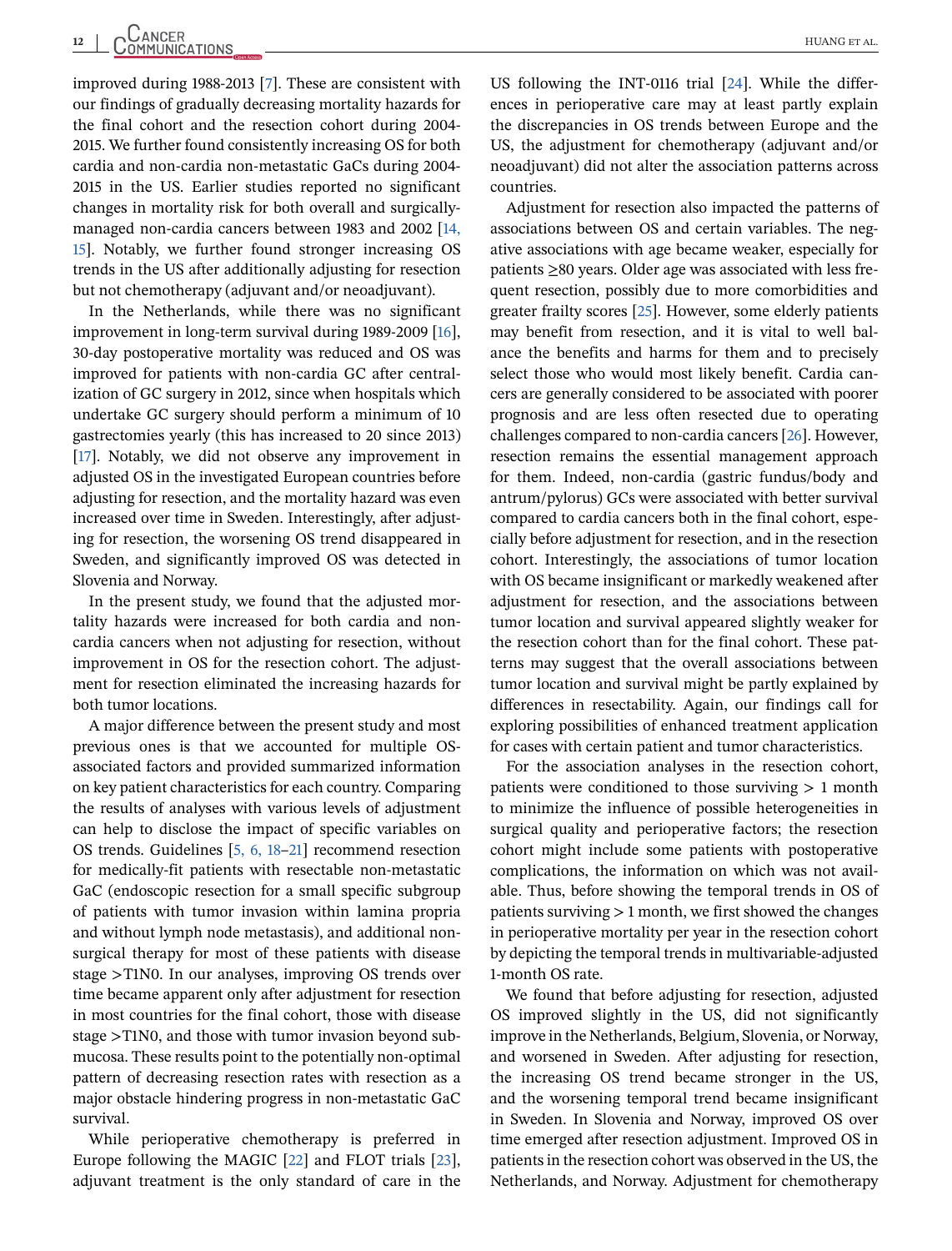(adjuvant and/or neoadjuvant) did not alter the observed associations. These findings suggest that progress in OS of the final cohort seems to have been impeded to a large extent by decreasing rates of resection. To improve the OS, more high-quality resection may be needed, which could be achieved by centralization of resection in specialized centers. Notably, various factors including patient preference, performance, nutrition, and psychosocial statuses, and organ function should all be carefully and comprehensively taken into account for treatment decisions. More advanced chemotherapeutic agents with better efficacy and lower toxicity may also contribute to better OS, which should be explored in future studies. Precise and individualized management of patients and better adherence to guidelines and standards may also result in enhanced OS. Other reasons for the possibly non-optimal OS trend should be addressed in future investigations.

The present study was limited by its observational nature. Some important variables were not recorded in registries from all or certain countries (e.g., tumor size). Endoscopic resection was not clearly recorded in most countries; however, our results were most probably not biased by this factor since sensitivity analyses by limiting cases to those with characteristics clearly ineligible/inadequate for endoscopic resection to minimize the impact of endoscopic management showed similar results. While information on surgical approach and lymphadenectomy degree was unavailable in most countries, randomized evidence has supported the equality or noninferiority in survival between open and laparoscopic gastrectomy [\[27–29\]](#page-14-0) and between D1 and D2 lymphadenectomy [\[4\]](#page-13-0). Some variables had relatively high proportions of missing values and were thus not included in the main multivariable models (e.g., differentiation). Multiple imputations were thus further conducted and revealed mostly similar results. Taking the potential heterogeneity into consideration, data were not pooled, but were analyzed, shown, and interpreted separately for each country. Accordingly, data might not be directly and quantitatively comparable across counties, and the variations across countries could be partly reflected by the different temporal survival trends within each country. It is of note that the proportion of cardia cancers in the final cohort was relatively small in Slovenia (26.8%) compared to the other countries (35.9%-54.9%), possibly indicating the varying GC epidemiology or difficulty of correct registration in different parts of Europe. Accordingly, we further performed subgroup analyses stratified by tumor location. The study time periods were not exactly identical across countries. Nevertheless, they mostly covered the time period 2003-2016, and we adjusted for year of diagnosis in all multivariable models. There could be possibility of stage migration due to better diagnostics. If more staging laparoscopies and/or PET scans are performed,

HUANG ET AL. **13**<br>
COMMUNICATIONS

patients diagnosed with non-metastatic GaC previously might now be diagnosed with M1 disease. This possibility, which should contribute to improved OS in non-metastatic GaC patients, may further strengthen the messages of the present study. There might be other reasons for the observed temporal trends in survival, which could not be fully addressed in this observational study, and future investigations are encouraged to further reveal the degree of impact of decreasing resection rates on the seemingly non-optimal survival trends compared to other factors.

The present study had several implications. We reported the adjusted OS trends for both all patients with nonmetastatic GaCs and patients who underwent resection across the US and Europe, and highlighted the impact of individual treatment variables on OS trends by comparing results before and after the adjustment for them in multivariable models. While the present study suggests that there may be room for improvement in clinical practice, the association results do not allow for causality inference, and the question of whether more resections are warranted needs to be addressed by further investigations. Nevertheless, the decreasing resection rates and the impact of the adjustment for resection on temporal OS trends should prompt careful reconsideration of the appropriate use of resection as the fundamental treatment modality for most non-metastatic GaCs in real-world settings. Our report disclosed important trends in non-metastatic GaC management and outcomes that warrant clinicians' and policymakers' attention. Inspired by research on volume-outcome relationships and in order to improve the adequacy of resection (D2) and short-term (e.g., complications) and long-term outcomes, GC surgery has shown increasing trends towards centralization and has been increasingly performed in specialized high-volume centers with required minimal number of gastrectomies per year in some countries, which may contribute to increased resection rates [\[17, 30–33\]](#page-14-0). It is highly desired to investigate whether more resections will contribute to improved survival in the years to come.

Adjustment for chemotherapy (adjuvant and/or neoadjuvant) did not significantly alter the observed survival associations in the present study. In the study period, the most commonly used chemotherapeutic agents for non-metastatic GaC majorly included fluorouracil-based and platinum-based drugs based on guidelines in use for the period [\[5, 6, 18–](#page-13-0)[21\]](#page-14-0). Notably, non-surgical therapy was advancing with emerging novel therapeutic regimens superior to the previous ones, which would hopefully overcome or reverse the adverse survival trends in the years to come, and which might contribute to the gradual improvement of survival outcomes. It may take some time for the novel promising evidence to be incorporated into clinical practice to a large extent, and future studies on the impact of the increasing popularization of the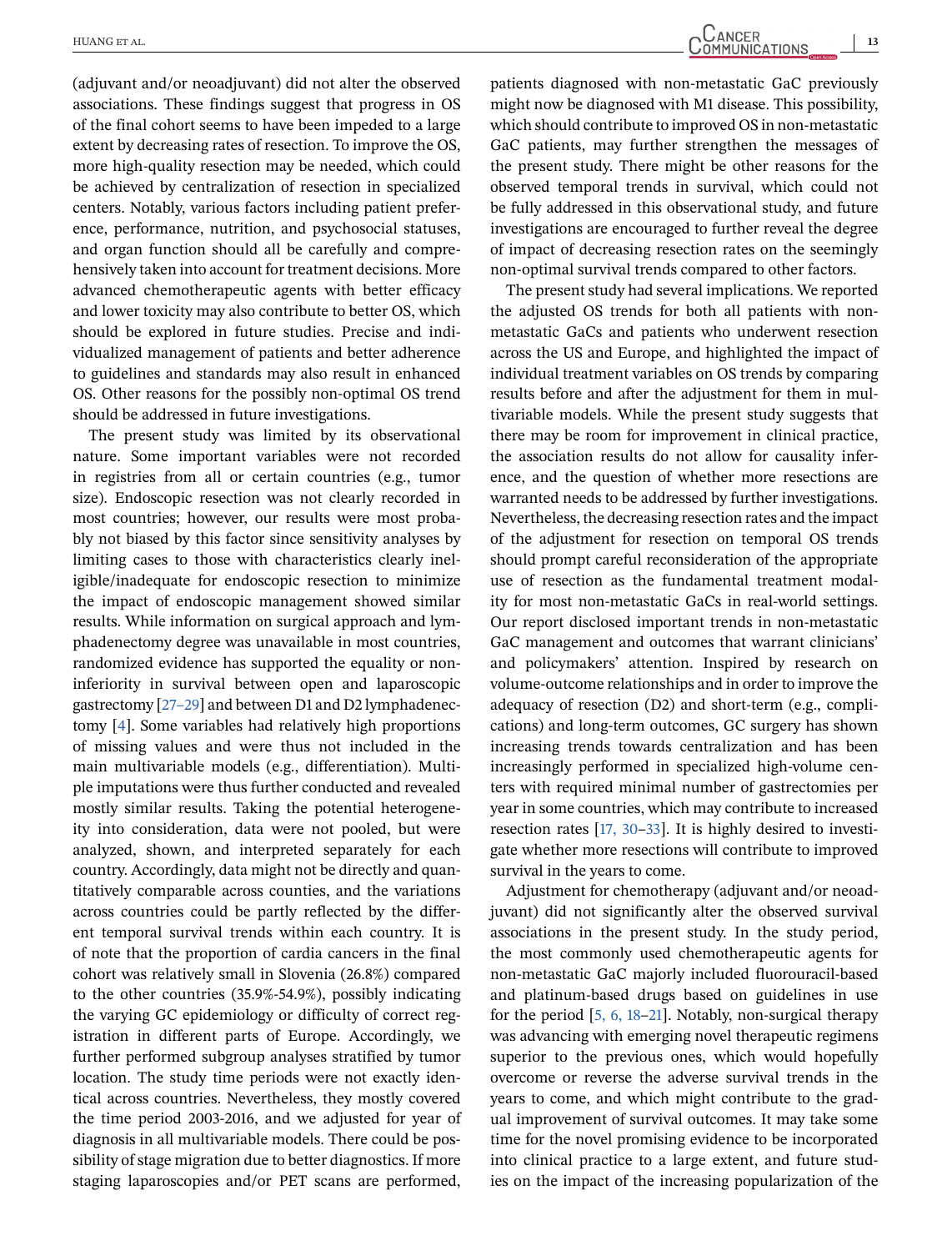<span id="page-13-0"></span>advancement of non-surgical therapy on survival trends are warranted.

# **5 CONCLUSIONS**

Multivariable-adjusted OS for patients with nonmetastatic GaC mostly did not improve and even worsened in selected European countries, while it was slightly increased in the US in the early 21<sup>st</sup> century. Adjustment for resection but not chemotherapy did essentially overcome or even reverse the adverse OS trends in most countries. These findings suggest that progress in OS for patients with non-metastatic GaC may have been impeded to a large extent by decreasing rates of resection, the only potentially curative treatment for most resectable non-metastatic GaCs.

# **DECLARATIONS**

#### **ACKNOWLEDGMENTS**

We would like to thank the staff in [Surveillance,](http://seer.cancer.gov/) [Epidemiology, and End Results Program](http://seer.cancer.gov/) (SEER), Netherlands Cancer Registry (NCR), Belgian Cancer Registry (BCR), Swedish Cancer Registry (SCR), Cancer Registry of Slovenia (CRS), and Cancer Registry of Norway (CRN) very much for their kind work in data collection and delivery and to thank the European Registration of Cancer Care (EURECCA) group very much for their great support.

#### **COMPETING INTERESTS** None declared.

**CONSENT FOR PUBLICATION** Not applicable.

## **ETH ICS APPROVAL AND CONSENT TO PARTICIPATE**

This study was approved by the Ethics Committee of the Medical Faculty Heidelberg.

#### **AUTHOR CONTRIBUTIONS**

*Conception or design of the present study*: Huang L, Jansen L, Schrotz-King P, Brenner H.

*Acquisition, analysis, or interpretation of data*: Huang L, Jansen L, Verhoeven R, Ruurda J, Van Eycken L, De Schutter H, Johansson J, Lindblad M, Johannesen T, Zadnik V, Zagar T, Lagrade S, van de Velde C, Schrotz-King P, Brenner H.

Drafting of the manuscript: Huang L.

*Critical revision of the manuscript for important intellectual content*: Jansen L, Verhoeven R, Ruurda J, Van Eycken L, De Schutter H, Johasson J, Lindblad M, Johannesen T,

Zadnik V, Zagar T, Lagrade S, van de Velde C, Schrotz-King P, Brenner H.

Statistical analysis: Huang L.

Administrative, technical, or material support: van de Velde C, Schrotz-King P, Brenner H.

*Supervision*: Jansen L, Brenner H.

Huang L and Brenner H had full access to all the data in the study and had final responsibility for the decision to submit for publication. All authors have given final approval of the manuscript for submission and publication.

#### **DATA AVAILABILITY STATEMENT**

The data that support the findings of this study are available from each registry but restrictions apply to the availability of these data, which were used under license for the present study, and so are not publicly available. Data are, however, available upon reasonable request and with permission of each contributing registry.

## **ORCID**

*Lei Huang* <https://orcid.org/0000-0002-4225-9200>

#### **REFERENCES**

- 1. Sung H, Ferlay J, Siegel RL, Laversanne M, Soerjomataram I, Jemal A, et al. Global Cancer Statistics 2020: GLOBOCAN Estimates of Incidence and Mortality Worldwide for 36 Cancers in 185 Countries. CA Cancer J Clin. 2021;71(3):209–49.
- 2. Huang L, Jansen L, Balavarca Y, Verhoeven RHA, Ruurda JP, Van Eycken L, et al. Decreasing resection rates for nonmetastatic gastric cancer in Europe and the United States. Clin Transl Med. 2020;10(6):e203.
- 3. Huang L, Jansen L, Verhoeven RHA, Ruurda JP, Van Eycken L, De Schutter H, et al. Largely varying patterns and trends of primary cancer-directed resection for gastric carcinoma with synchronous distant metastasis in Europe and the US: a population-based study calling for further standardization of care. Ther Adv Med Oncol. 2021;13:17588359211027837.
- 4. Songun I, Putter H, Kranenbarg EM, Sasako M, van de Velde CJ. Surgical treatment of gastric cancer: 15-year follow-up results of the randomised nationwide Dutch D1D2 trial. Lancet Oncol. 2010;11(5):439–49.
- 5. Ajani JA, D'Amico TA, Almhanna K, Bentrem DJ, Chao J, Das P, et al. Gastric Cancer, Version 3.2016, NCCN Clinical Practice Guidelines in Oncology. J Natl Compr Canc Netw. 2016;14(10):1286–312.
- 6. Smyth EC, Verheij M, Allum W, Cunningham D, Cervantes A, Arnold D, et al. Gastric cancer: ESMO Clinical Practice Guidelines for diagnosis, treatment and follow-up. Ann Oncol. 2016;27(suppl 5):v38–v49.
- 7. Arsoniadis EG, Marmor S, Diep GK, Hui JYC, Jensen EH, Tuttle TM. Survival Rates for Patients with Resected Gastric Adenocarcinoma Finally have Increased in the United States. Ann Surg Oncol. 2017;24(11):3361–7.
- 8. Jim MA, Pinheiro PS, Carreira H, Espey DK, Wiggins CL, Weir HK. Stomach cancer survival in the United States by race